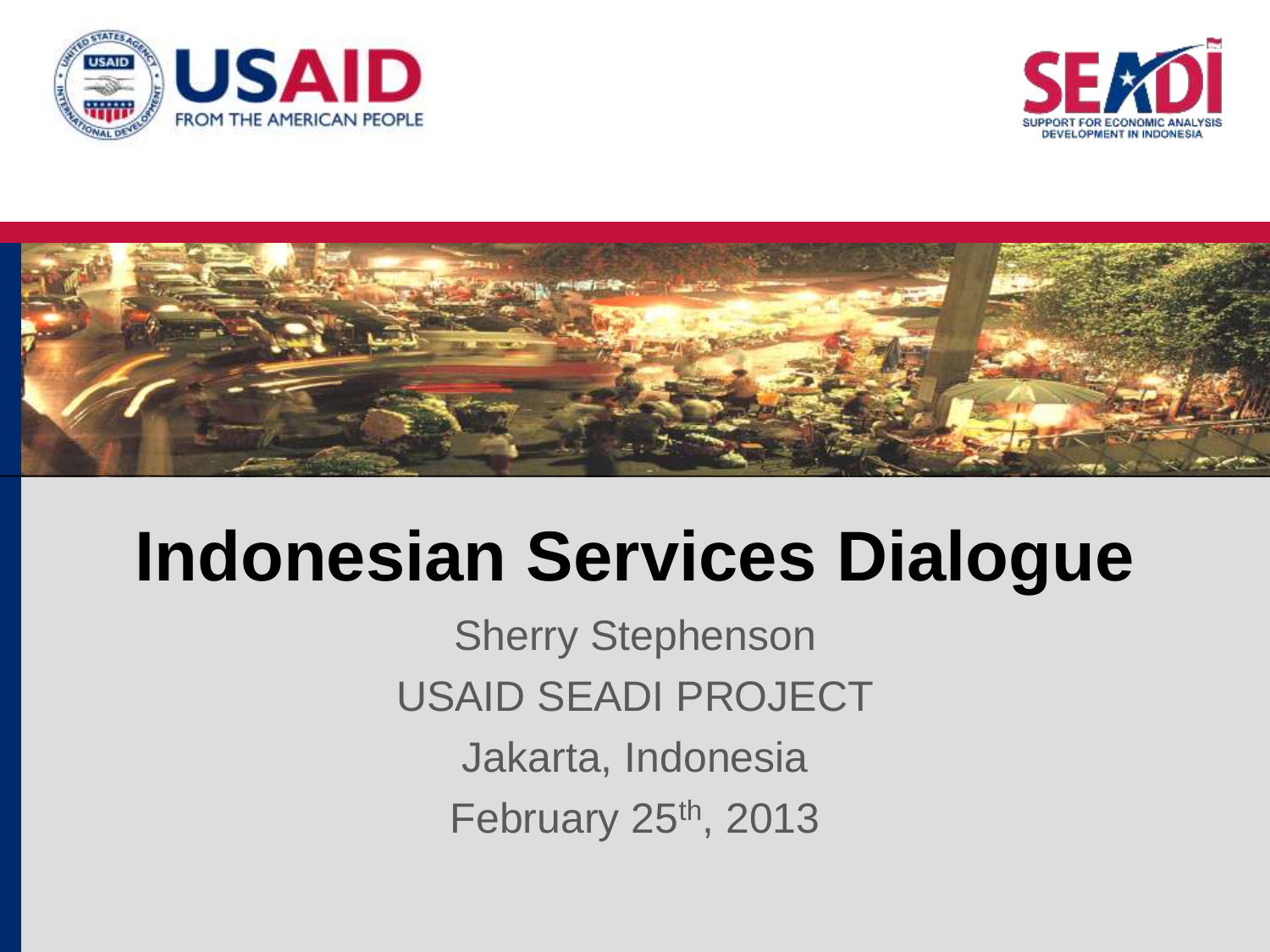



### **FOUR KEY POINTS**

#### **I. SERVICES ARE IMPORTANT FOR INDONESIA**

#### **II. SERVICES NEARLY HALF OF WORLD TRADE TODAY**

#### **III. SERVICES OFFSHORING PLAYS KEY ROLE IN GLOBAL VALUE CHAINS**

#### **IV. SEVERAL ONGOING EFFORTS FOR SERVICES REFORM / LIBERALIZATION ASEAN; RCEP; INTERNATIONAL SERVICES AGREEMENT**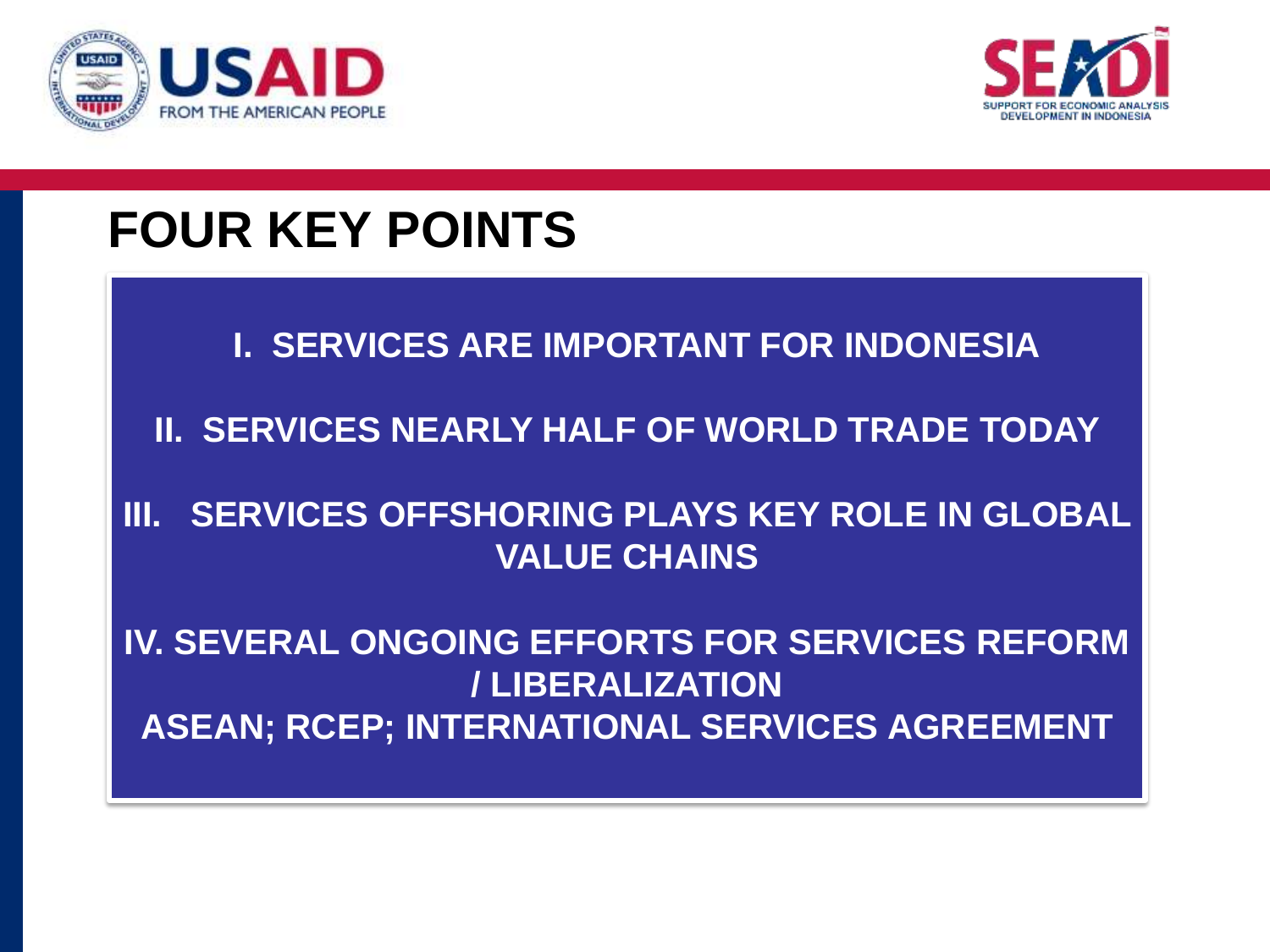



## **The Critical Role of Services**

- **Services Sector is the most rapidly growing segment of the World Economy**
- **Services Sector now represents:**
	- **66% of World Production**
	- **66% of World Employment**
	- **46% of World Trade (with new Value-added Data Base)**
	- **60% of Foreign Direct Investment**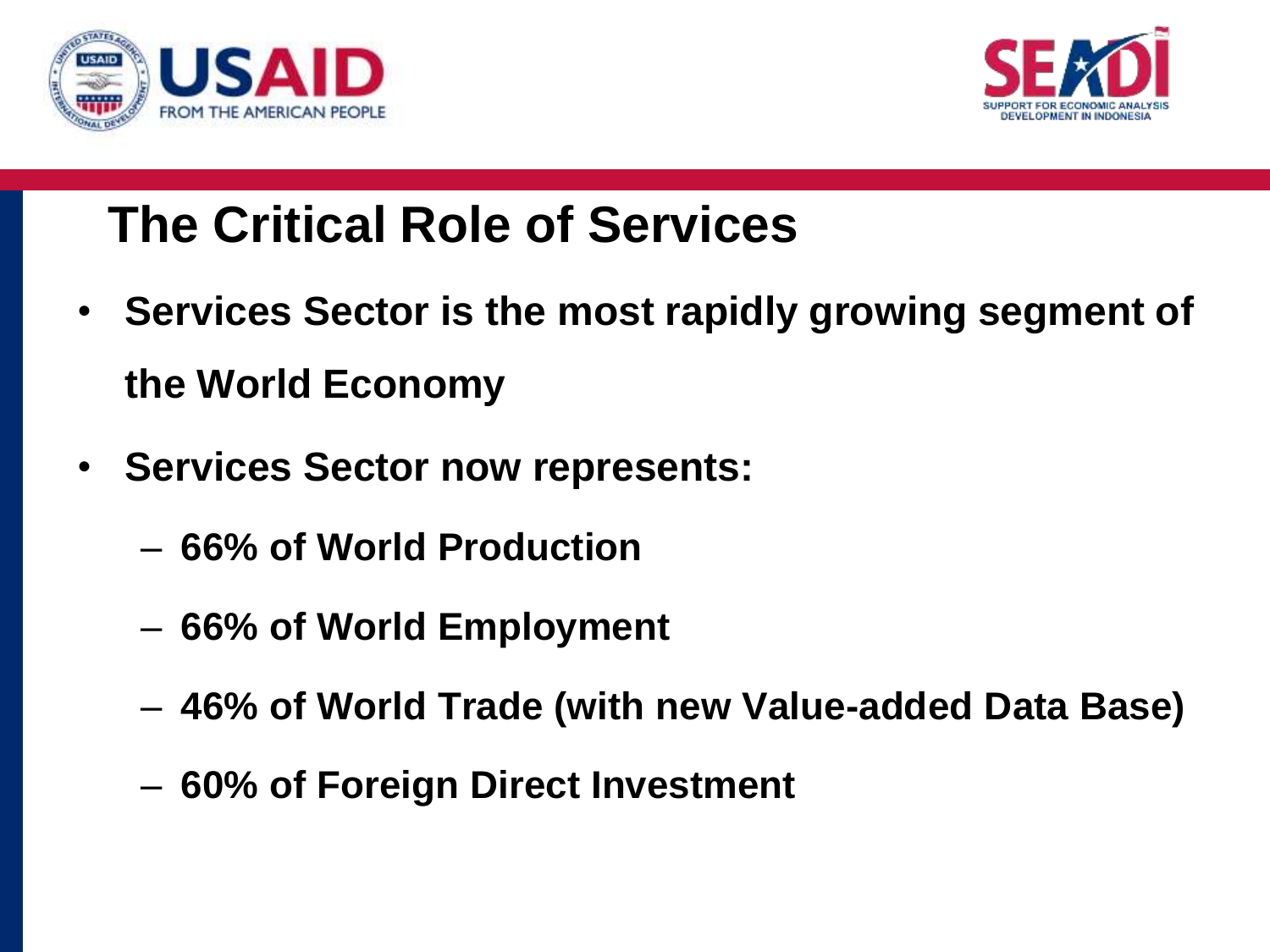



### **1. SERVICES DRIVING ECONOMIC GROWTH**

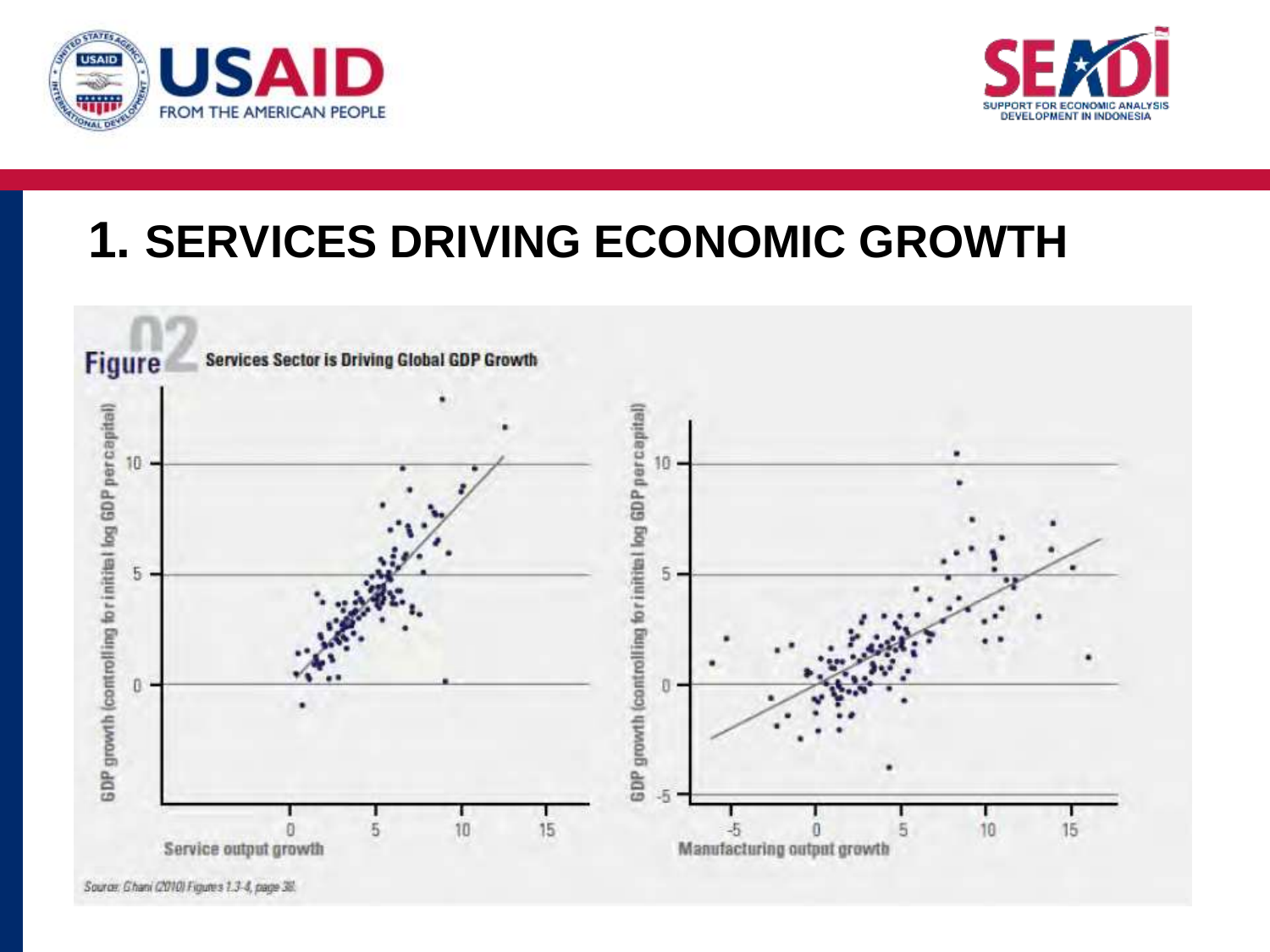



### **Market Services Contribute to Labor Productivity**

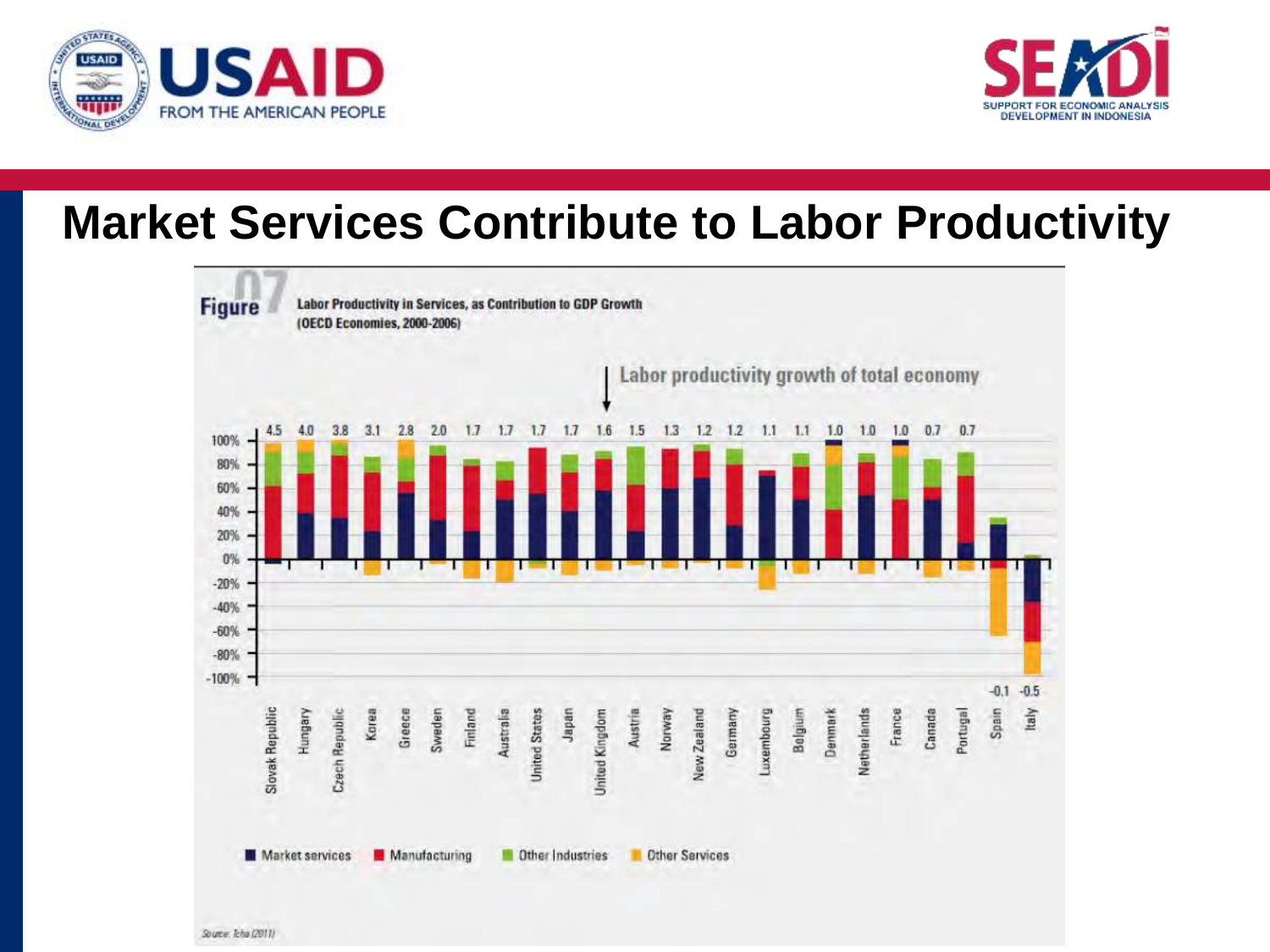



### **Commercial Services are Fastest Growing Component of World Trade**

Trends in world trade in merchandise and commercial services, 1995-2009 (Index, 1995=100)



n Other Commercial Services (i.e. business support services) are the fastest growing component of world trade – much faster than Goods

Sources: UN Comtrade Database and WTO estimates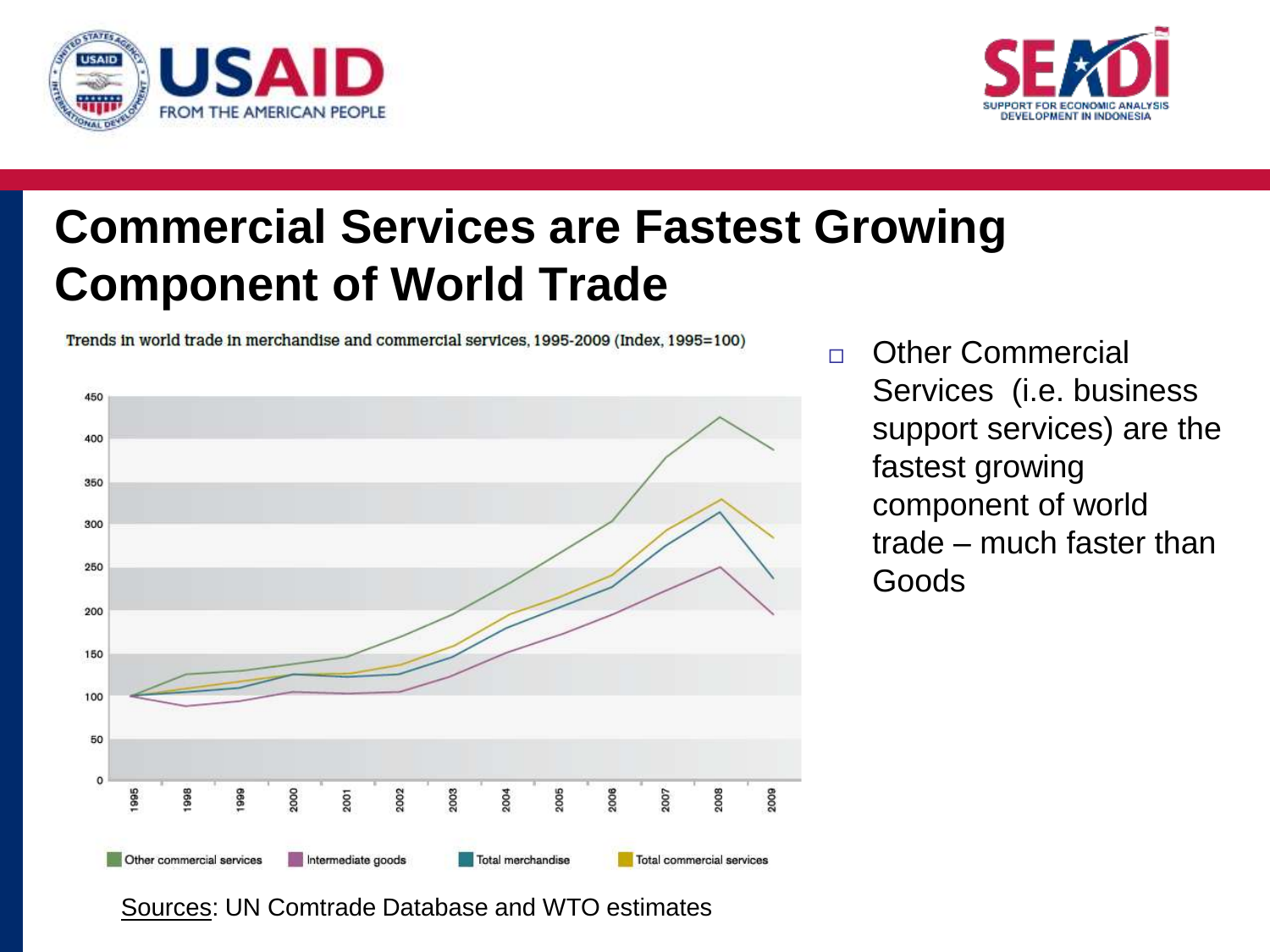



### **Indonesia: SERVICES MOST IMPORTANT SECTOR**

#### Figure 1: Indonesian GDP at constant 2000 prices.



Source: Duggan, Rahardja, Varela. "Service Sector Reform and Manufacturing Productivity. Evidence from Indonesia" (WB, 2013)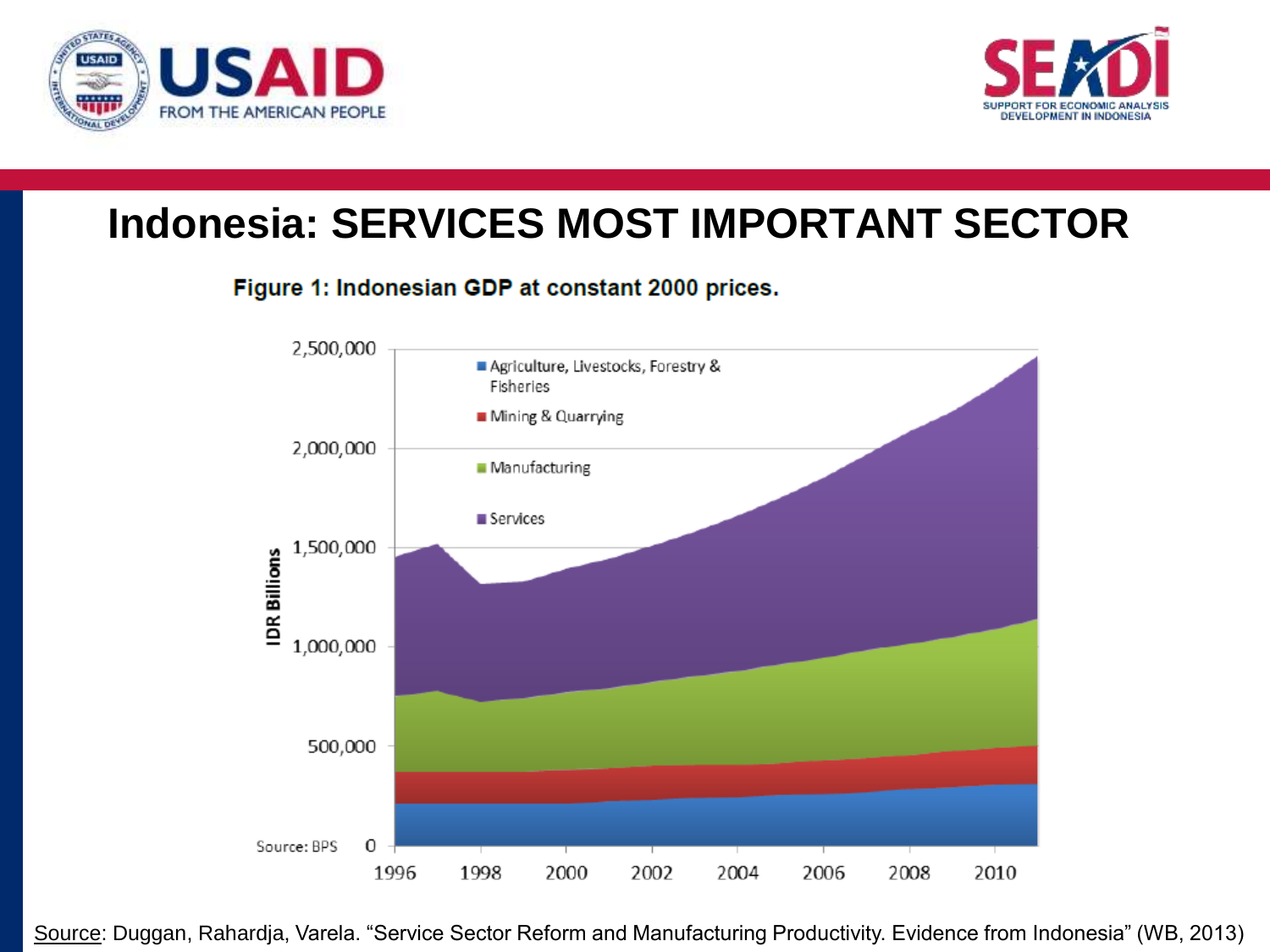



#### **Indonesia: MOST FDI NOW IN SERVICES**

#### Figure 6: Inward FDI by sector.



Source: Duggan, Rahardja, Varela. "Service Sector Reform and Manufacturing Productivity. Evidence from Indonesia" (WB, 2013)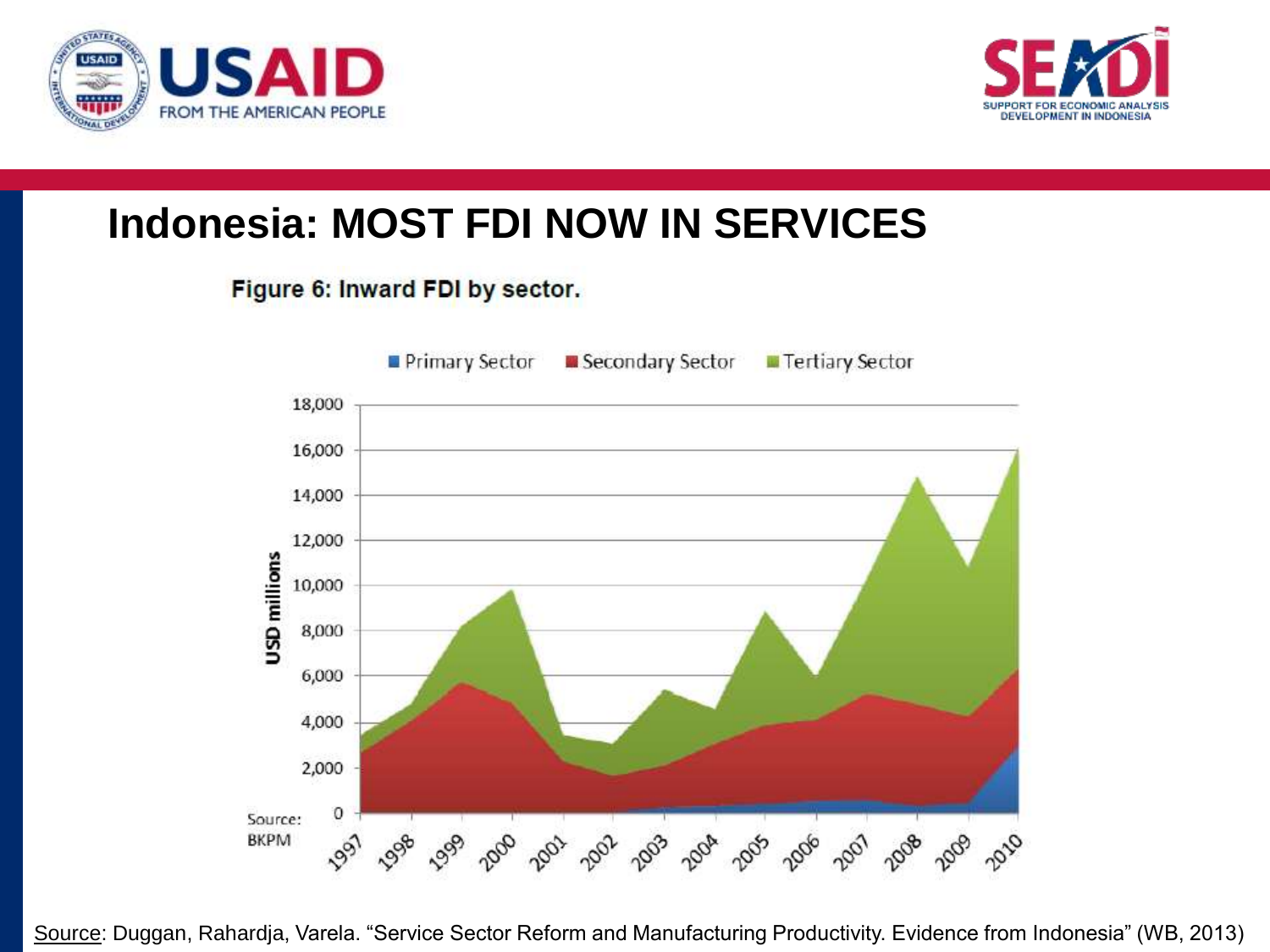



## **2. SERVICES ARE NEARLY HALF OF WORLD TRADE NEW OECD-WTO DATA BASE ON TRADE IN VALUE ADDED**

- **SERVICES represent not 20% of world trade, as**  formerly reported, but 46% of total trade  $\rightarrow$ **measured by value-added**
- **Why? Because services are used as inputs into manufacturing and agricultural products**
	- $\triangleright$  Note: This is only cross-border trade (modes 1 and 2), not the trade that comes from FDI (sales by foreign affiliates of firms abroad- mode 3)

Source: Joint OECD-WTO Trade in Value-Added Initiative with data on trade in value-added for 58 economies (95% world output) *[http://www.oecd.org/industry/industryandglobalisation/measuringtradeinvalue](http://www.oecd.org/industry/industryandglobalisation/measuringtradeinvalue-addedanoecd-wtojointinitiative.htm)[addedanoecd-wtojointinitiative.htm](http://www.oecd.org/industry/industryandglobalisation/measuringtradeinvalue-addedanoecd-wtojointinitiative.htm)*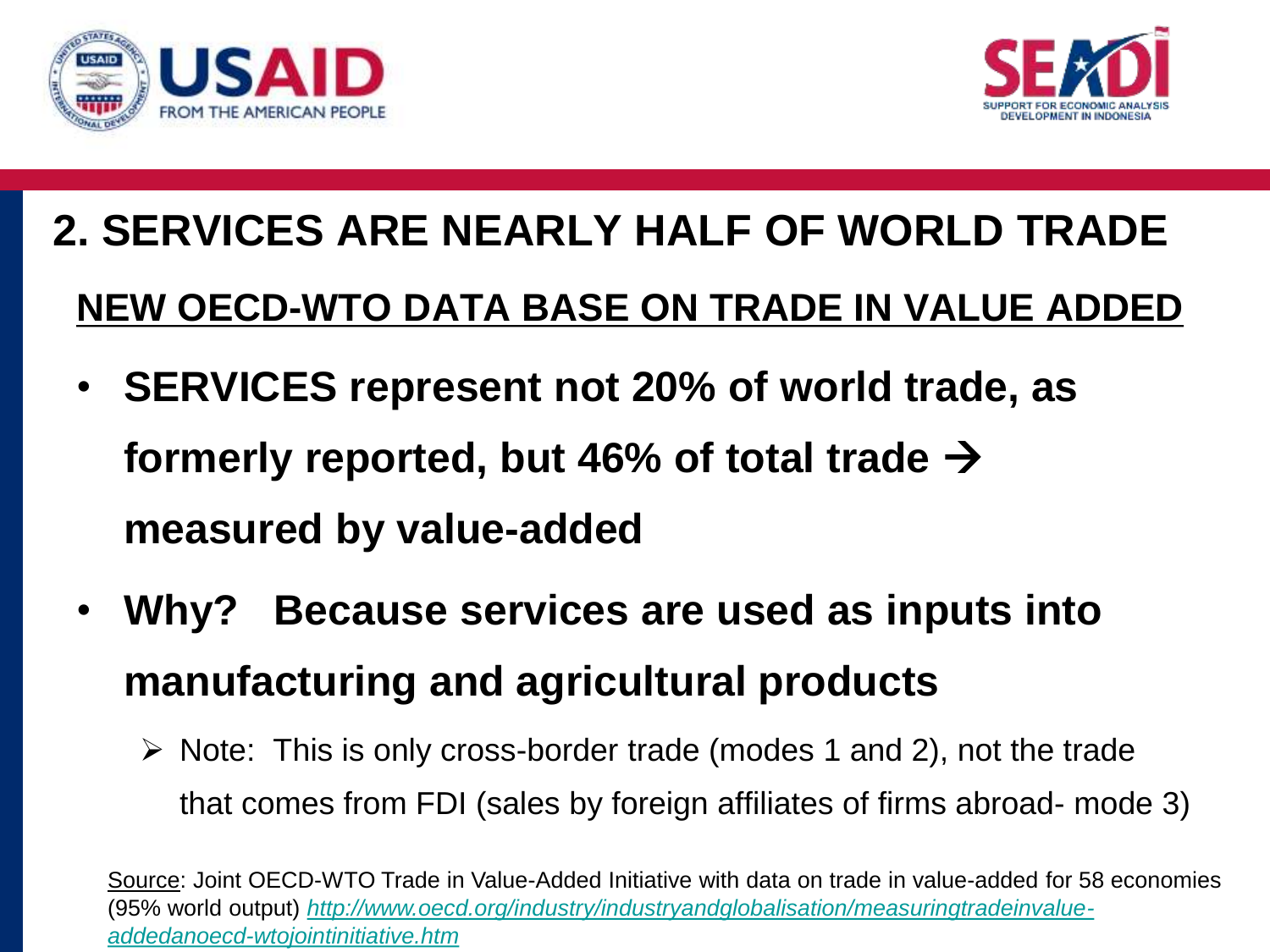



### **INDONESIA and Value-Added Trade?**

- $\triangleright$  On a value-added basis, Indonesia exports to a broader set of countries than realized. It **produces inputs that are further processed in Japan and Korea and subsequently exported to third countries.**
- **BUT … the services content of Indonesian gross exports is rather low (22%). Manufacturing industries use less services inputs than in other countries in the database. WHY?**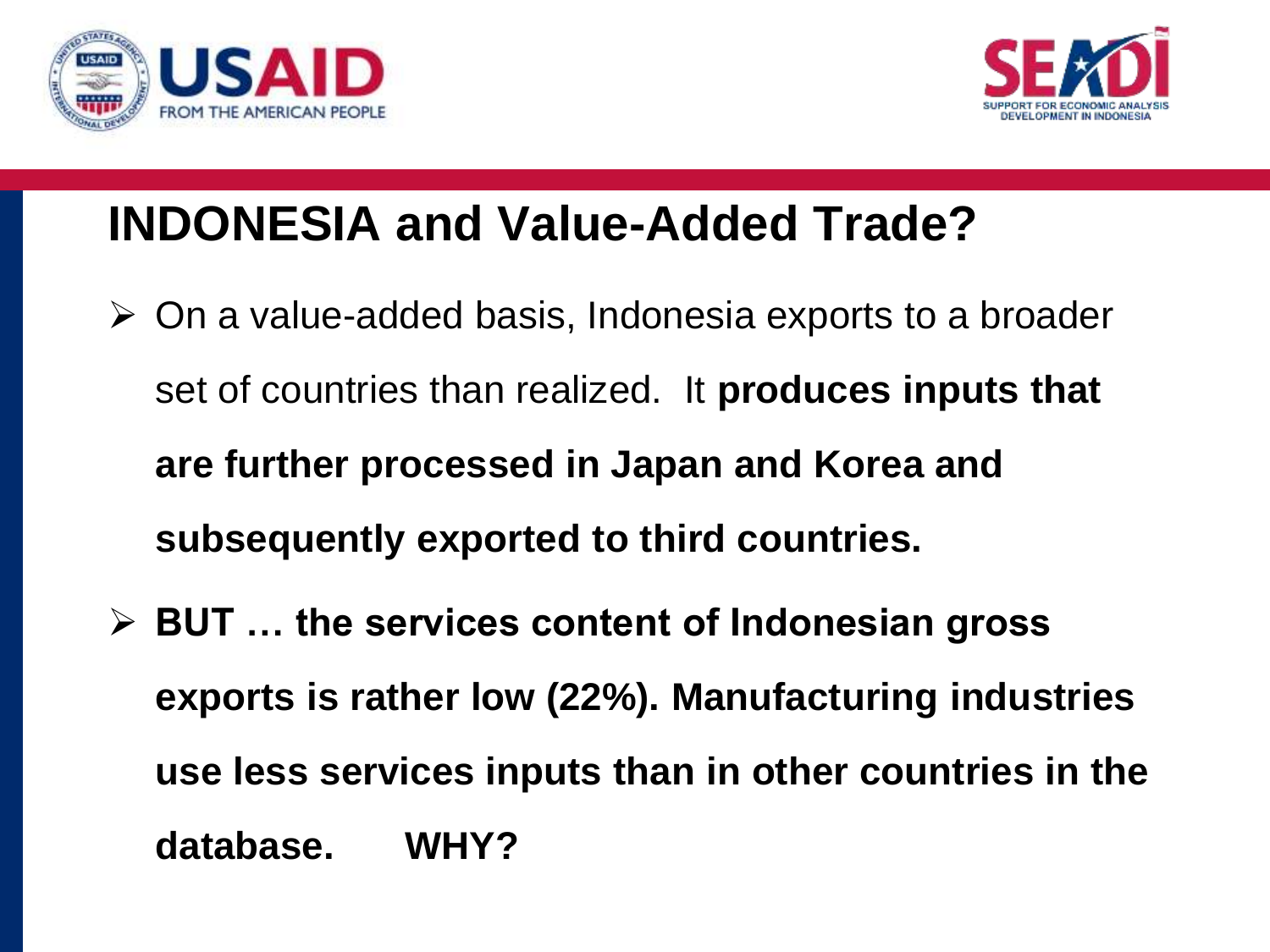



### **3. GOODS AND SERVICES "MADE IN THE WORLD"**

- Growth of trade in intermediate goods has resulted in Global Value Chains  $\rightarrow$  main vehicle for trade now in many regions, especially **East Asia**
- **"MADE IN THE WORLD"** (WTO): Not one country but many countries involved in producing a single good
- **Services have a DOUBLE ROLE in Global Value Chains**
	- **Inputs into supply chains of manufactured goods**
	- **Constitute value chains on their own (exp: tourism)**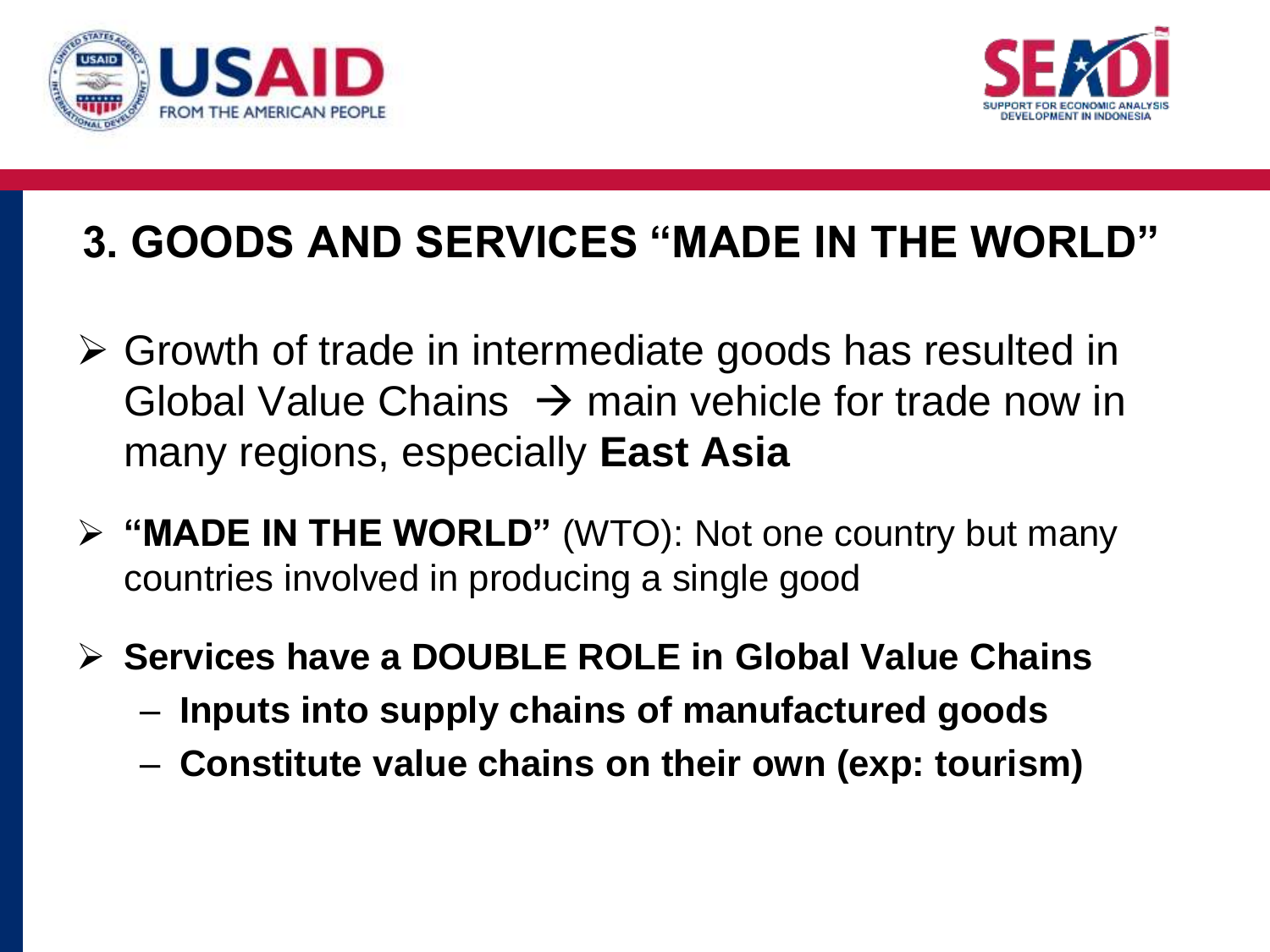



### **Offshore Services going into Value Chains**



Source: Gary Gereffi (2010). "The Offshore Services Global Value Chains".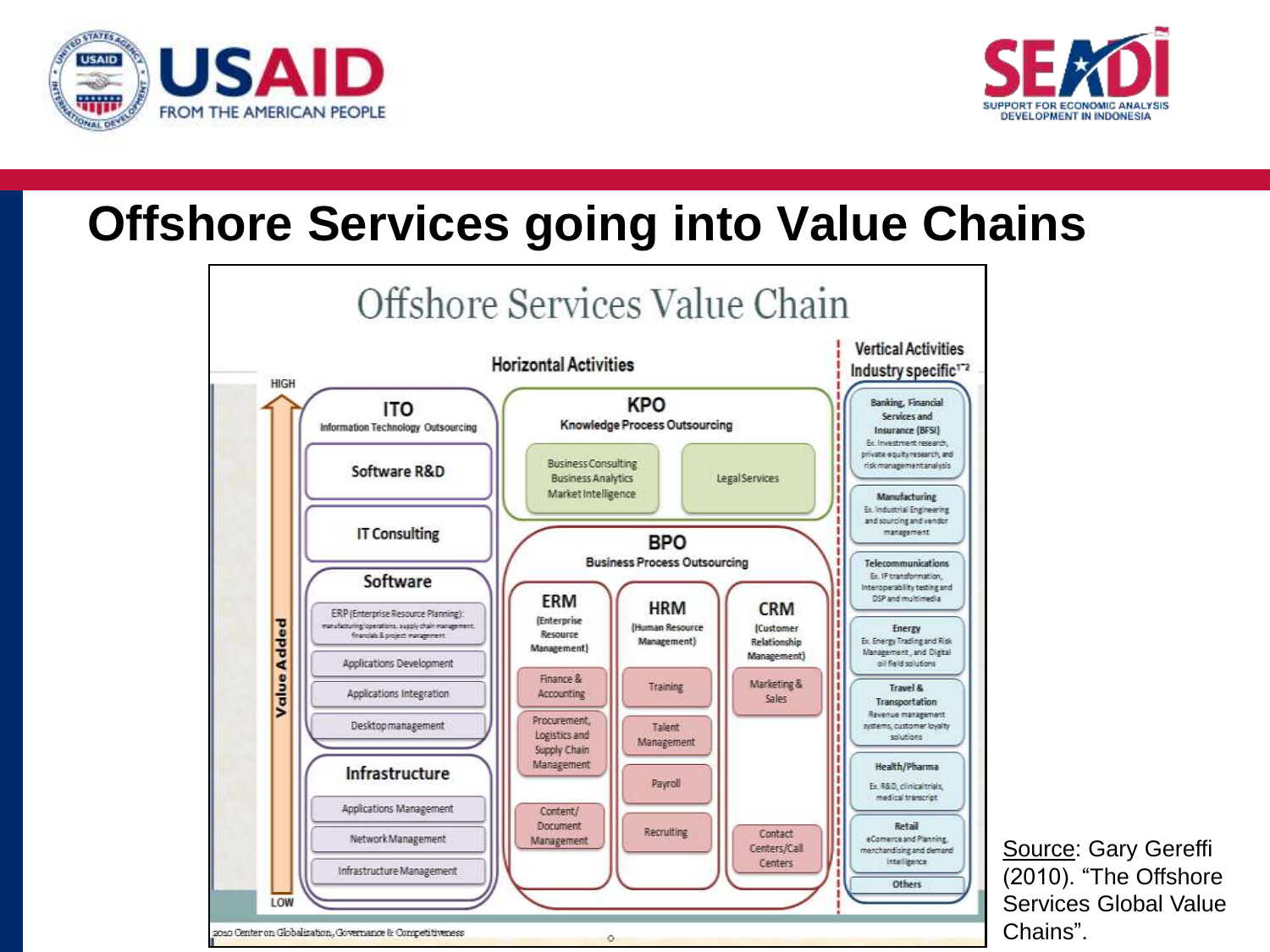



### **Global Supply and Demand Centers for Offshore Services**



Source: CGGC, Duke University based on data from Everest and Datamonitor.

Source: Gereffi, G; Fernandez-Stark, K. "The Offshore Services Value Chain: Developing Countries and the Crisis". Center of Globalization, Governance & Competitiveness. Duke University. The World Bank Development Research Group, Trade and Integration Team. 2010.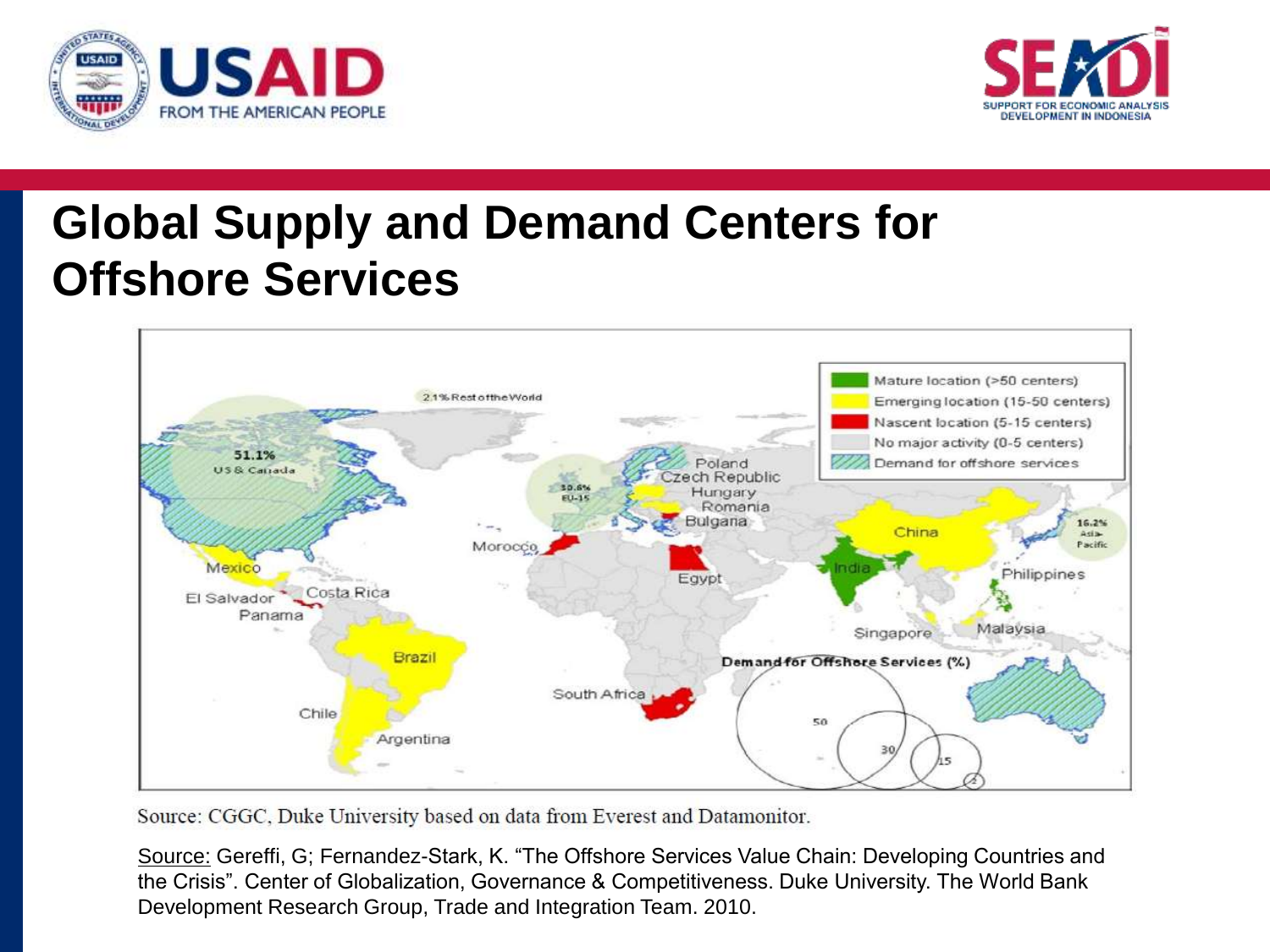



#### **Indonesia among the Top Five Attractive Offshoring Locations for Services (2011)**

| <b>Rank</b>    | <b>Country</b>              | <b>Financial</b><br>attractiveness | <b>People skills</b><br>and availability | <b>Business</b><br>environment | <b>Total score</b> |
|----------------|-----------------------------|------------------------------------|------------------------------------------|--------------------------------|--------------------|
| 1              | India                       | 3.11                               | 2.76                                     | 1.14                           | 7.01               |
| $\overline{2}$ | China                       | 2.62                               | 2.55                                     | 1.31                           | 6.49               |
| 3              | Malaysia                    | 2.78                               | 1.38                                     | 1.83                           | 5.99               |
|                | Egypt                       | 3.10                               | 1.36                                     | 1.35                           | 5.81               |
| 5              | Indonesia                   | 3.24                               | 1.53                                     | 1.01                           | 5.78               |
| 6              | Mexico                      | 2.68                               | 1.60                                     | 1.44                           | 5.72               |
| 7              | Thailand                    | 3.05                               | 1.38                                     | 1.29                           | 5.72               |
| 8              | Vietnam                     | 3.27                               | 1.19                                     | 1.24                           | 5.69               |
| $\overline{9}$ | Philippines                 | 3.18                               | 1.31                                     | 1.16                           | 5.65               |
| 10             | Chile                       | 2.44                               | 1.27                                     | 1.82                           | 5.52               |
| 11             | Estonia                     | 2.31                               | 0.95                                     | 2.24                           | 5.51               |
| 12             | Brazil                      | 2.02                               | 2.07                                     | 1.38                           | 5.48               |
| 13             | Latvia                      | 2.56                               | 0.93                                     | 1.96                           | 5.46               |
| 14             | Lithuania                   | 2.48                               | 0.93                                     | 2.02                           | 5.43               |
| 15             | <b>United Arab Emirates</b> | 2.41                               | 0.94                                     | 2.05                           | 5.41               |
| 16             | <b>United Kingdom</b>       | 0.91                               | 2.26                                     | 2.23                           | 5.41               |
| 17             | Bulgaria                    | 2.82                               | 0.88                                     | 1.67                           | 5.37               |
| 18             | <b>United States</b>        | 0.45                               | 2.88                                     | 2.01                           | 5.35               |
| 19             | Costa Rica                  | 2.84                               | 0.94                                     | 1.56                           | 5.34               |
| 20             | Russia                      | 2.48                               | 1.79                                     | 1.07                           | 5.34               |
| 21             | Sri Lanka                   | 3.20                               | 0.95                                     | 1.11                           | 5.26               |
| 22             | Jordan                      | 2.97                               | 0.77                                     | 1.49                           | 5.23               |
| 23             | Tunisia                     | 3.05                               | 0.81                                     | 1.37                           | 5.23               |
| 24             | Poland                      | 2.14                               | 1.27                                     | 1.81                           | 5.23               |
| 25             | Romania                     | 2.54                               | 1.03                                     | 1.65                           | 5.21               |
| 26             | Germany                     | 0.76                               | 2.17                                     | 2.27                           | 5.20               |
| 27             | Ghana                       | 3.21                               | 0.69                                     | 1.28                           | 5.18               |
| 28             | Pakistan                    | 3.23                               | 1.16                                     | 0.76                           | 5.15               |
| 29             | Senegal                     | 3.23                               | 0.78                                     | 1.11                           | 5.12               |
| 30             | Argentina                   | 2.45                               | 1.58                                     | 1.09                           | 5.12               |

Source: The AT Kearney Global Services Location Index 2011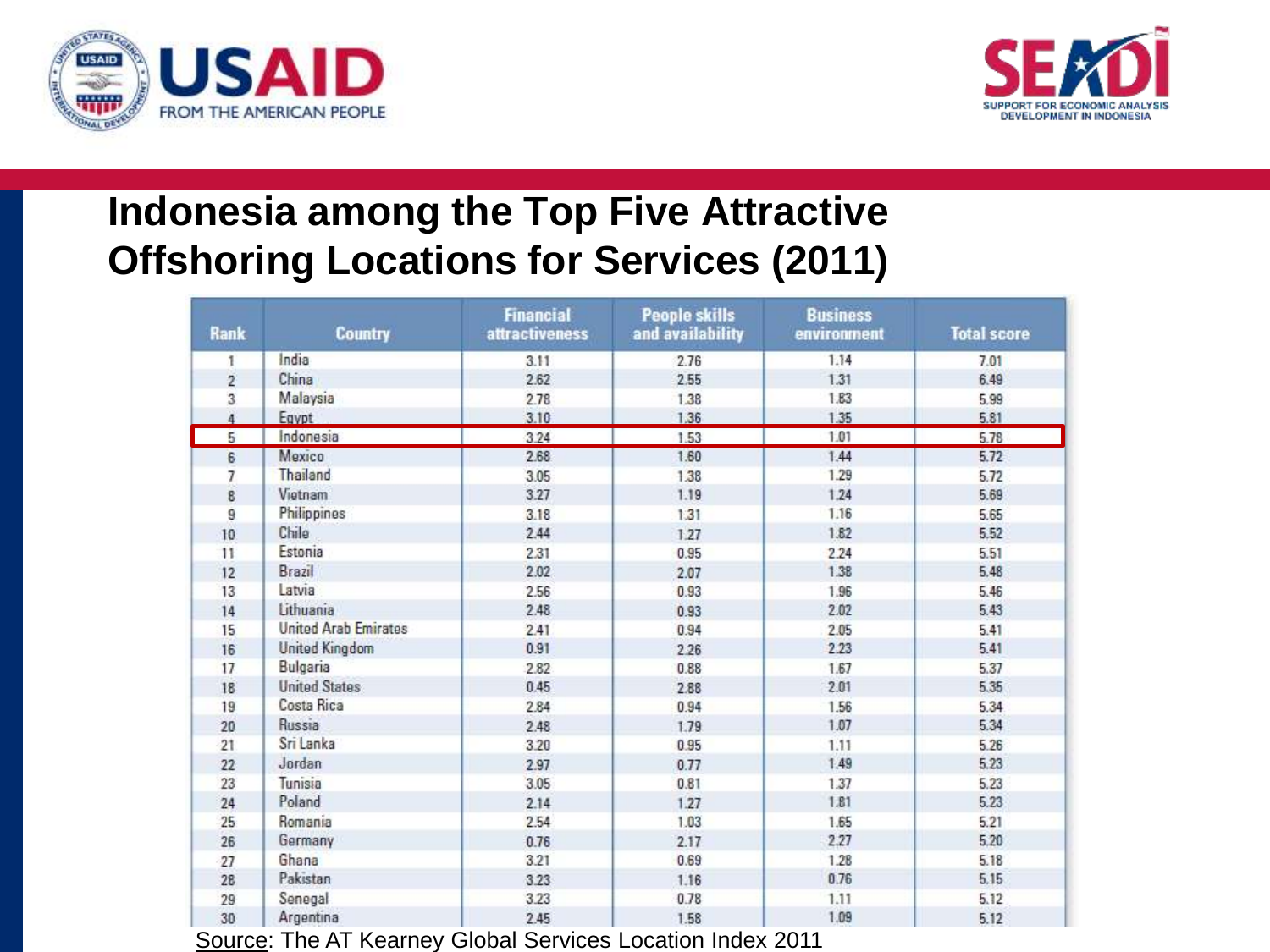



### **Services Offshoring Activities in 10 Economies**

Figure: Industry activity in the top 10 countries

| <b>Country</b>                                                                                                                                                                                                                    | <b>BPO</b> | <b>Voice</b> | IT <sub>0</sub> |  |  |
|-----------------------------------------------------------------------------------------------------------------------------------------------------------------------------------------------------------------------------------|------------|--------------|-----------------|--|--|
| <b>India</b>                                                                                                                                                                                                                      |            |              |                 |  |  |
| <b>China</b>                                                                                                                                                                                                                      |            |              |                 |  |  |
| <b>Malaysia</b>                                                                                                                                                                                                                   |            |              |                 |  |  |
| <b>Egypt</b>                                                                                                                                                                                                                      |            |              |                 |  |  |
| <b>Indonesia</b>                                                                                                                                                                                                                  |            |              |                 |  |  |
| <b>Mexico</b>                                                                                                                                                                                                                     |            |              |                 |  |  |
| <b>Thailand</b>                                                                                                                                                                                                                   |            |              |                 |  |  |
| <b>Vietnam</b>                                                                                                                                                                                                                    |            |              |                 |  |  |
| <b>Philippines</b>                                                                                                                                                                                                                |            |              |                 |  |  |
| <b>Chile</b>                                                                                                                                                                                                                      |            |              |                 |  |  |
| Note: BPO is business process outsourcing;<br><b>High industry activity</b><br>Limited industry activity<br>ITO is information technology outsourcing<br>Source: A.T. Kearney Global Services Location Index <sup>1M</sup> , 2011 |            |              |                 |  |  |

**Indonesia attractive in the world rankings but…**

 **Has not captured much offshoring activity in services** 

 **Limited services offshoring to date : in BPO and ITO**

**What is holding Indonesia back?**

Source: The AT Kearney Global Services Location Index 2011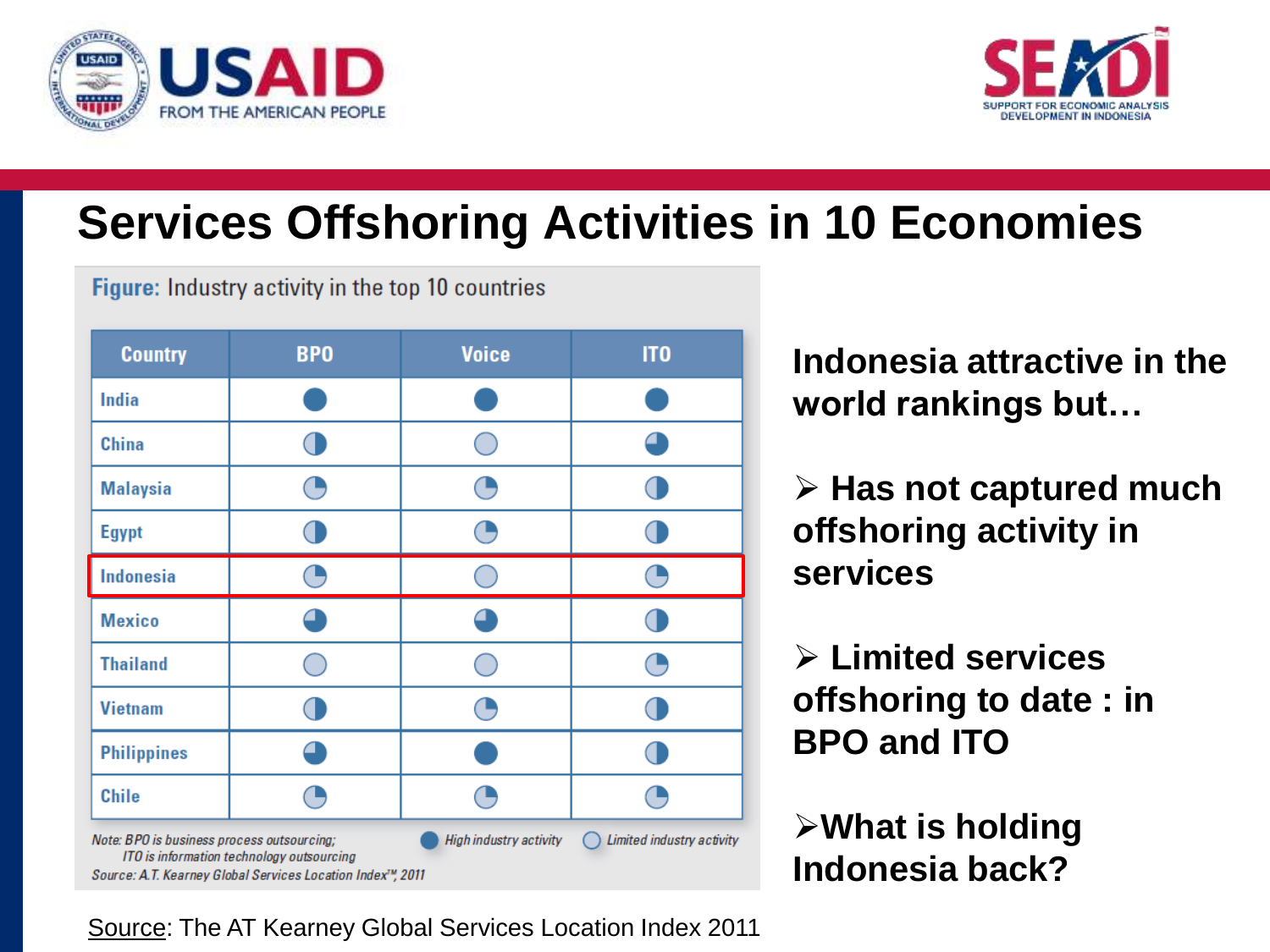



## **POLICIES TO ATTRACT FDI OFFSHORING**

- **IT Training at universities; institutes**
- **Information on potential investment partners**
- **Improved quality and use of English**
- **Improved business environment: faster time for preparing documents and concluding contracts**
- **Focused government incentives**
	- **Technology Park**
	- **Tax credits**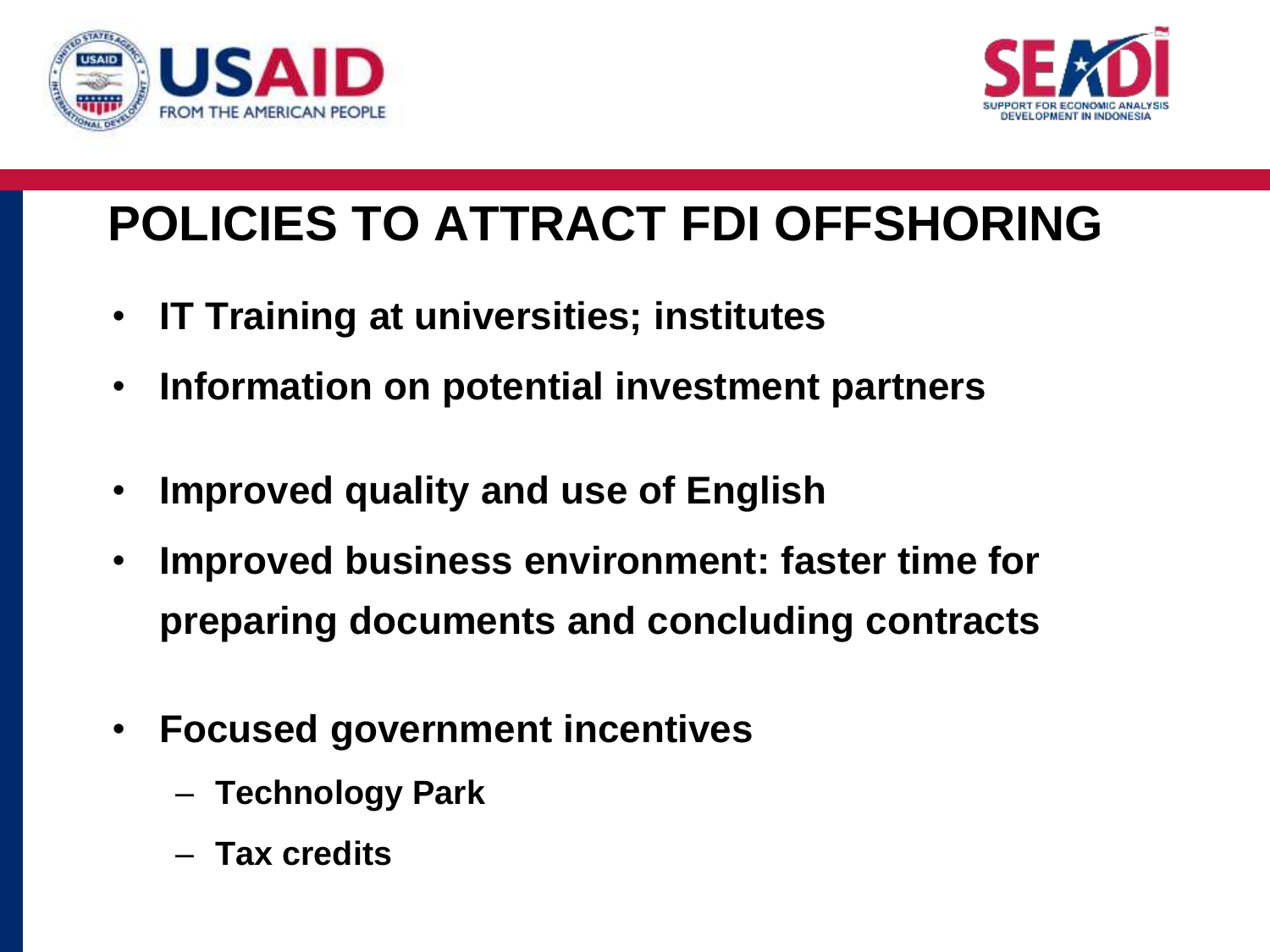



### **4. IMPROVING LOGISTICS IS KEY FOR TRADE**

- **Logistics barriers (border administration, transport and telecommunications infrastructure and services) are most important today to trade flows – strongly affect operation of Supply Chains**
- **Biggest benefits from improving this area**

**Reducing these logistics barriers could increase world GDP over 6 times more than removing all tariffs**

Source: "Enabling Trade: Valuing Growth Opportunities". WEF-WB Report 2013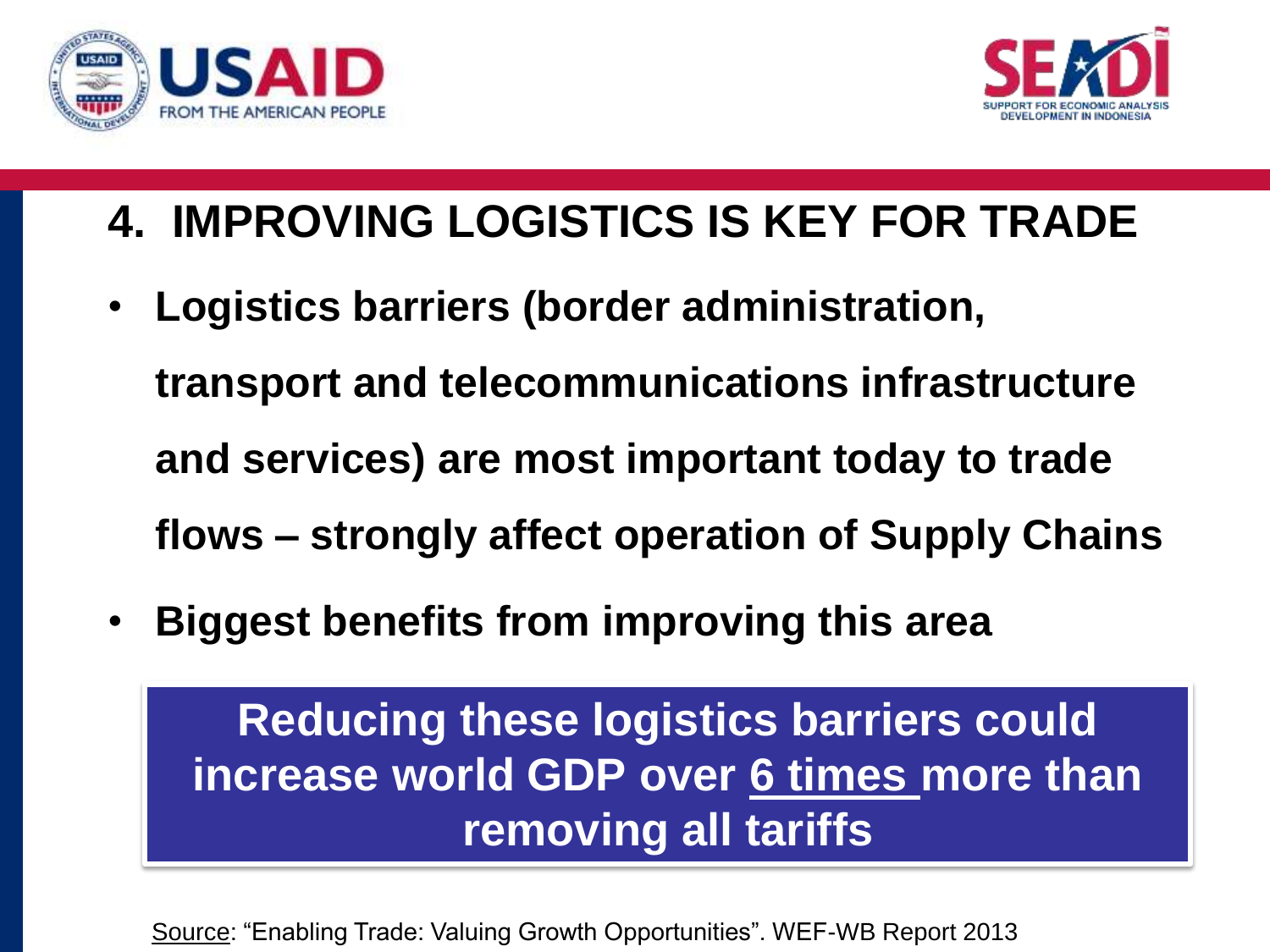



#### **Supply Chain Barriers to Trade**

#### Figure 2: Supply chain barriers to trade

Definition: The lack of infrastructure, institutions, policies and services facilitating the free flow of goods over borders

| <b>Market access</b>                                                                                                          | <b>Border</b><br>administration                                                                         | <b>Telecom and</b><br>transport<br>infrastructure                    | <b>Business</b><br>environment                                                                                                                           |  |
|-------------------------------------------------------------------------------------------------------------------------------|---------------------------------------------------------------------------------------------------------|----------------------------------------------------------------------|----------------------------------------------------------------------------------------------------------------------------------------------------------|--|
| 1. Domestic and<br>foreign market<br>access                                                                                   | 2. Efficiency of<br>customs<br>administration                                                           | 5. Availability and<br>quality of transport<br>infrastructure        | 8. Regulatory<br>environment<br>- Investment policy<br>- Hiring foreign workers<br>- Other regulatory<br>environment issues<br>(including trade finance) |  |
| - Quotas<br>- Import fees - not tariffs<br>(e.g. tax schemes)<br>- Local content<br>requirements                              | 3. Efficiency of<br>import-export<br>procedures                                                         | 6. Availability and<br>quality of transport<br>services              |                                                                                                                                                          |  |
| - Rules of origin<br>- Technical, sanitary and<br>phytosanitary measures<br>or other requirements<br>- Import/export licenses | (e.g. coordination between<br>border agencies;<br>administration burden of<br>complying with standards) | 7. Availability and<br>use of information<br>and communication       | 9. Physical security                                                                                                                                     |  |
|                                                                                                                               | 4. Transparency of<br>border administration<br>(e.g facilitation payments)                              | technologies<br>(e.g. tracking, electronic-<br>tolls, communication) |                                                                                                                                                          |  |

Note: The Global Enabling Trade Report identifies 9 pillars, this is an extended list including several sub-pillars as tested in a separate survey for this study.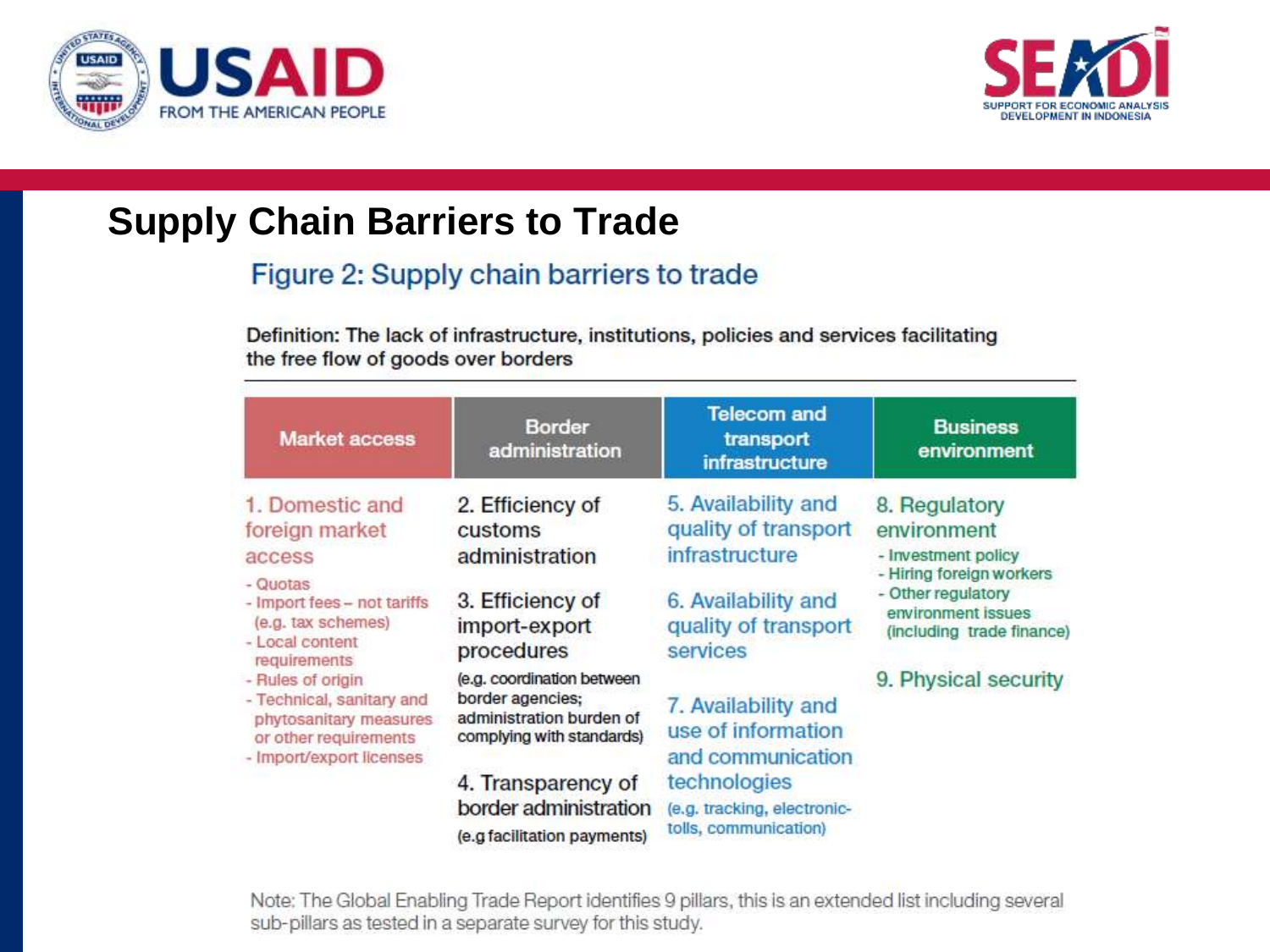



### **Consequences of each kind of Barrier to Trade**

#### Figure 4: Each trade barrier can disrupt a company's supply chain and lead to higher costs



% of consequences for each issue area

Note: Includes manufacturing, retail and logistics, N=108 Source: World Economic Forum survey.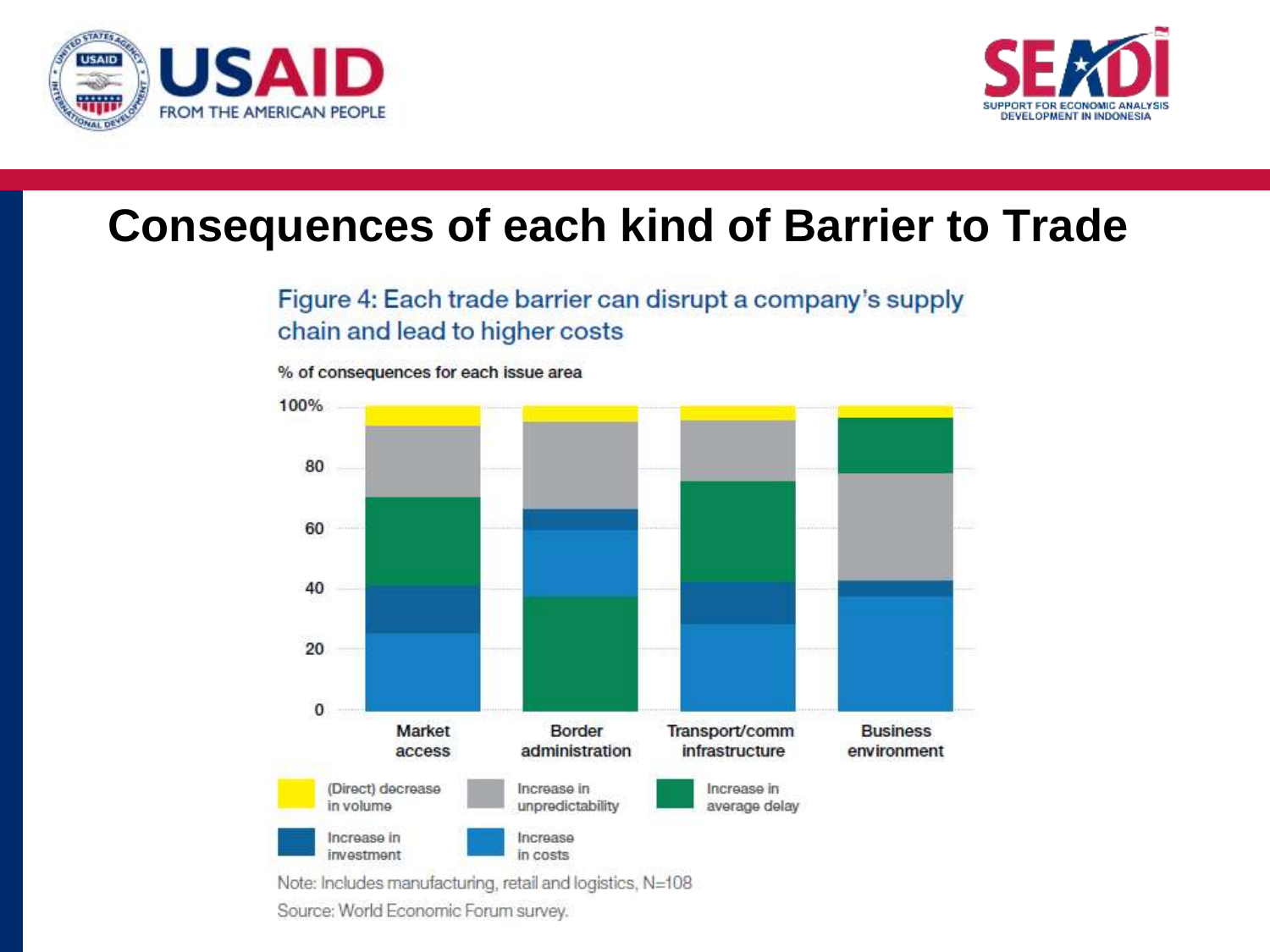



### **WHY IS LOWERING SUPPLY CHAIN BARRIERS SO EFFECTIVE?**

- Because it eliminates resource waste, whereas abolishing tariffs mainly reallocates resources.
- Moreover, the gains from reducing barriers are more evenly distributed among nations than the gains from eliminating tariffs, reducing inequality worldwide.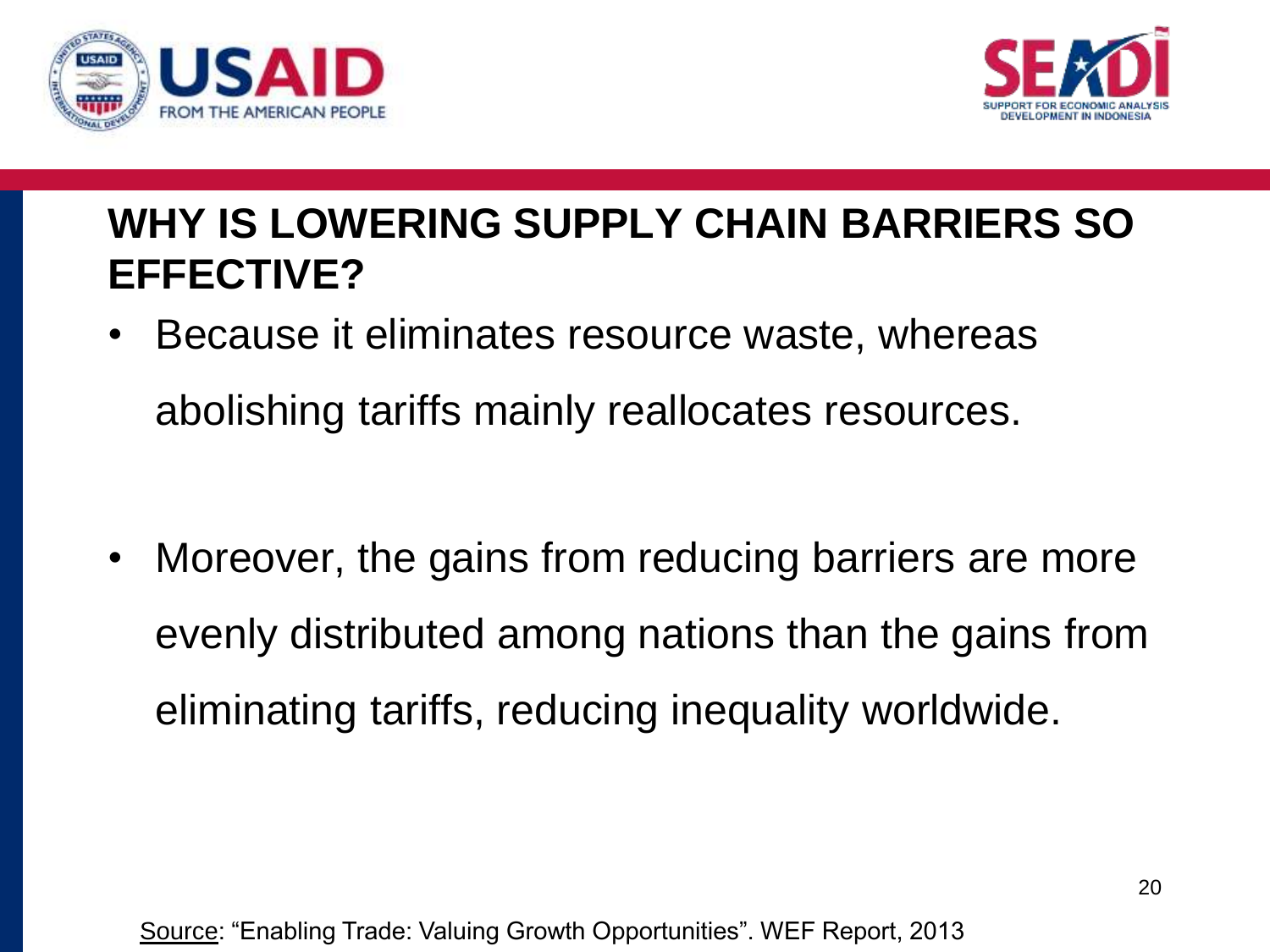



### **5. TRADE AGREEMENTS CAN HELP– HOW?**

### **TRADE AGREEMENTS CAN IMPROVE SERVICES EFFICIENCY**

- **MARKET ACCESS OPENING (CROSS-BORDER TRADE: FDI**
- **BETTER REGULATORY EFFICIENCY : REGULATORY COHERENCE**
	- **WITHIN A COUNTRY**
	- **BETWEEN COUNTRIES**

*BUT,……. THIS DEPENDS ON THE QUALITY OF THE SERVICES AGREEMENT………..*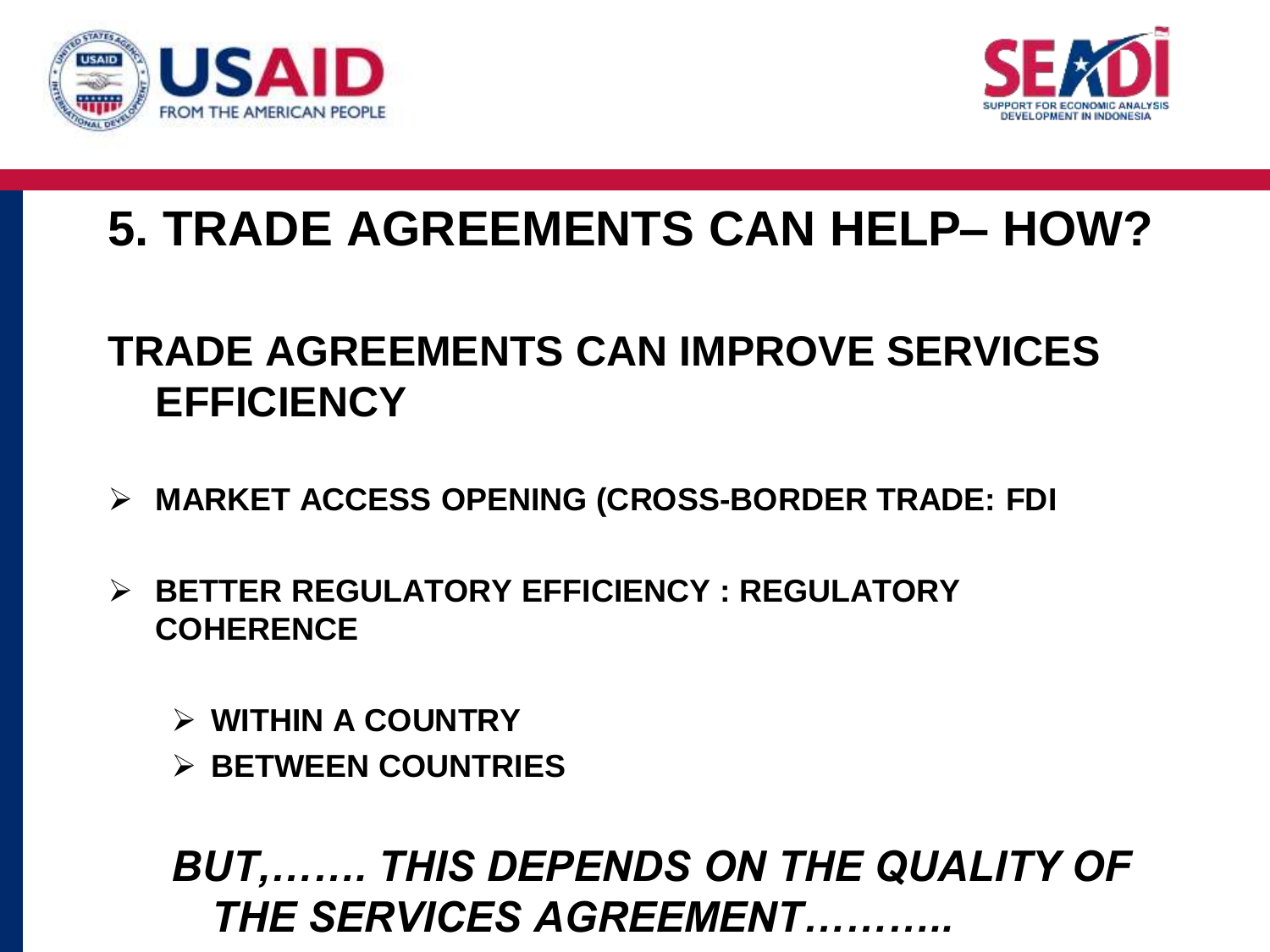



## **5. SERVICES NEGOTIATING INITIATIVES**

- **SERVICES NEGOTIATIONS MADE NO PROGRESS IN THE DOHA ROUND SO FAR UNDER WTO**
- **RESULT: BIG GAP AT PRESENT BETWEEN RULES AND COMMITMENTS (MARKET OPENING) UNDER THE WTO SERVICES AGREEMENT AND THE REAL WORLD**
- **GAP IS GETTING WIDER ………**
- **SEVERAL NEGOTIATING INITIATIVES**
	- **High quality services agreements being negotiated- EXAMPLES:**
		- **UPDATES OF NAFTA**
		- **TPP – modern template (Japan may join?)**
		- **US-Korea RTA; EU-Korea EPA**
		- **US-EU**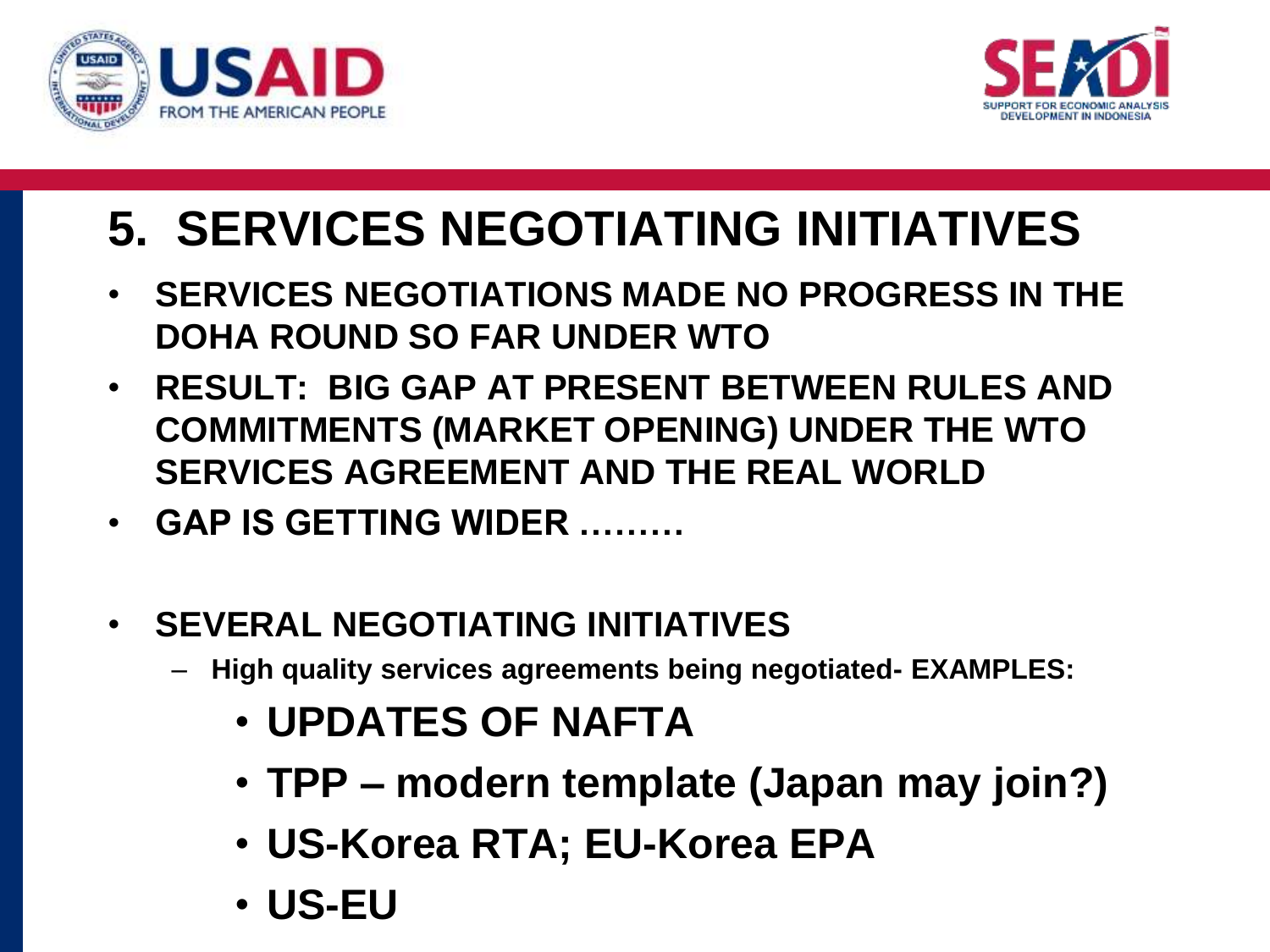



### **WHAT IS NEEDED FOR A 21st CENTURY SERVICES AGREEMENT?**

- **MUST TAKE ACCOUNT OF NEW DEVELOPMENTS IN WORLD TRADE**
	- **TRADE IN INTERMEDIATES; MADE IN THE WORLD**
- **SHOULD FOSTER GLOBAL VALUE CHAINS**
- **RECOGNIZE CENTRAL VALUE OF SERVICES**
- **INCLUDE REGULATORY CONSIDERATIONS**
	- **FOCUS ON BARRIERS THAT WILL ALLOW FOR MORE LIBERALIZED AND EFFICIENT SERVICES TRADE**
- **SHOULD ADDRESS THOSE BARRIERS THAT COUNT THE MOST: LOGISTICS and REGULATION**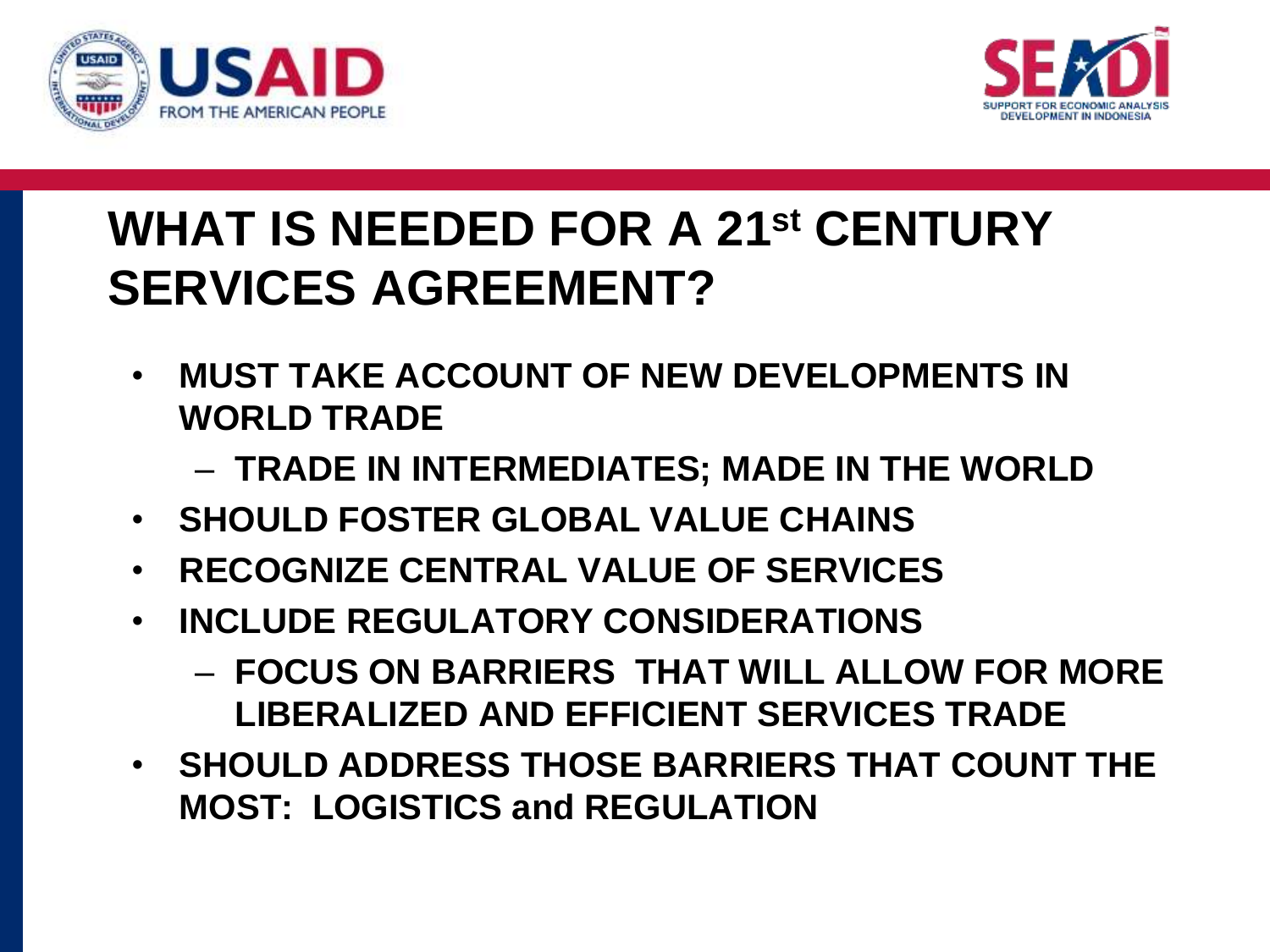



### **SERVICES – EXPANDED AFAS**

- **ASEAN MEMBERS HAVE AGREED TO IMPROVE ASEAN FRAMEWORK AGREEMENT ON SERVICES IN CONTEXT OF ASEAN ECONOMIC COMMUNITY (AEC) by 2015**
	- **More market access for services providers**
	- **Commitments on 70% Foreign Equity Limits already in place for 8 service sectors; 2 more to be incorporated at end 2013 (Logistics and Transportation)**
- But…….
- ASEAN Services Text is out of date
- Focus in ASEAN has been on market access
- Little work on regulations
- Also question: Where will new investment come from? Do other ASEAN members have this capacity to invest?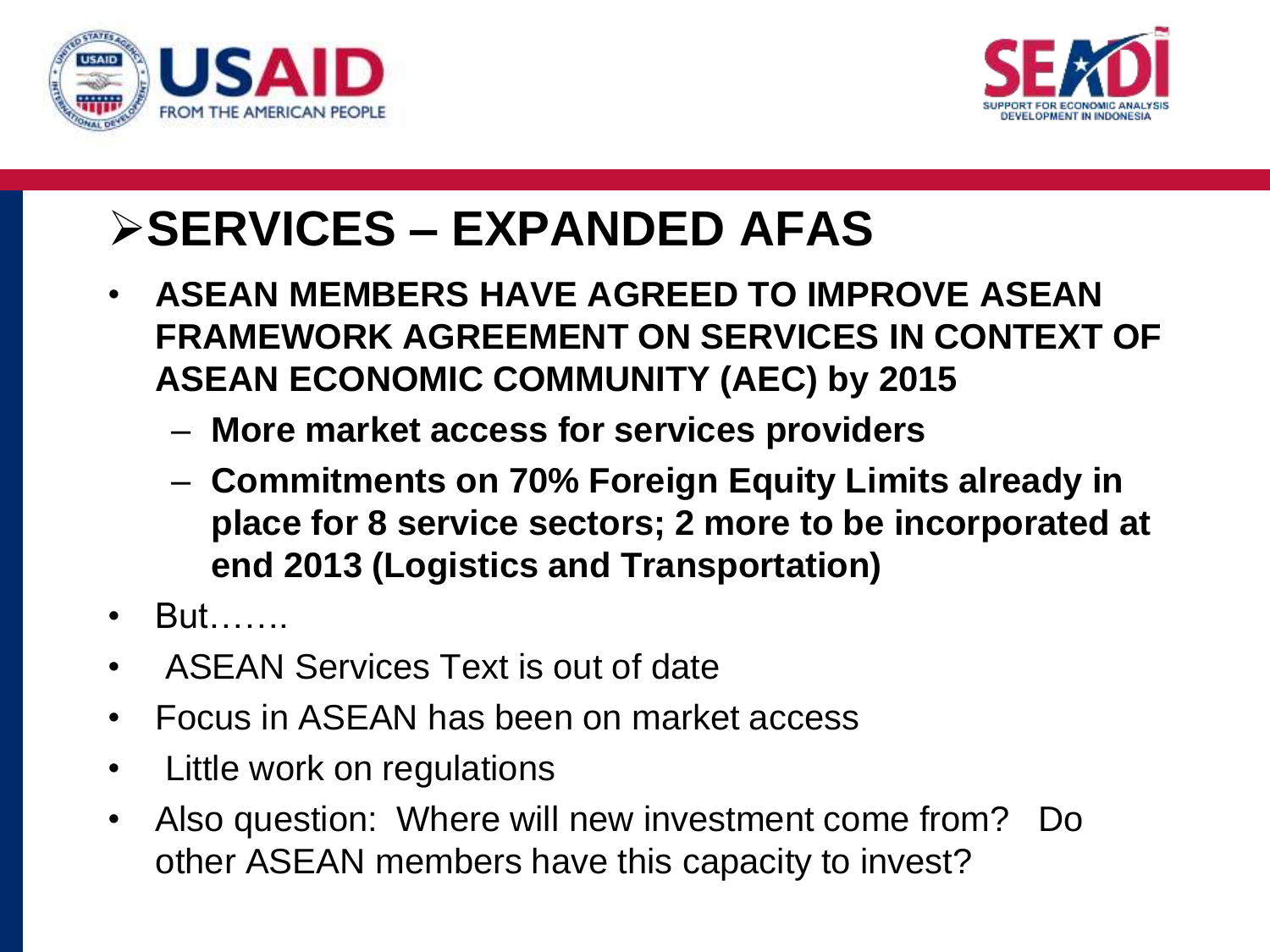



### **SERVICES IN RCEP**

- **REGIONAL COMPREHENSIVE ECONOMIC PARTNERSHIP**
	- **RCEP agreed by ASEAN LEADERS November 2012**
	- **(10 ASEAN members plus Australia, New Zealand, China, Korea, Japan, India)**
	- **Negotiations starting this week**
	- **Services integral component -Goal : 2015 (same as AEC)**
- **High level of ambition mandated**
	- **Must go beyond ASEAN + 1 RTAs**
	- **Each ASEAN member must have a single list of services commitments for all sectors included vis-à-vis all other RCEP partners**
	- **The highest quality RTA is ASEAN-Australia/ New Zealand: must be more ambitious**
	- **BUT….. Will regulatory issues be included?**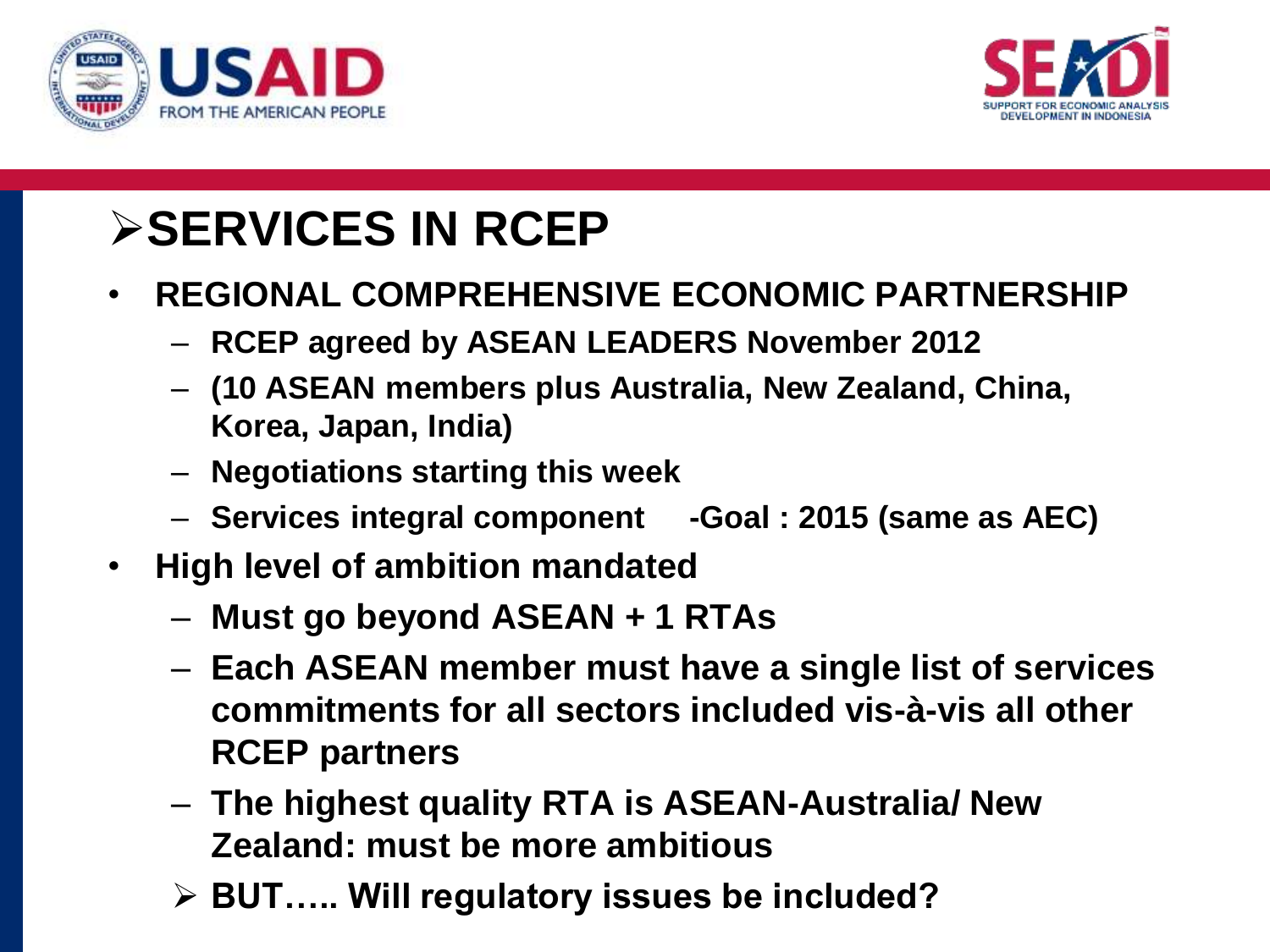



## **SERVICES IN THE ISA - GENEVA**

- **International Services Agreement (ISA) initiative –** discussion for a services agreement by self-selected WTO members who will agree to deepen the WTO GATS through new rules and market access commitments
- The ISA will be negotiated initially as an RTA agreement meeting **GATS Article V** standards…- the provision on Economic Integration Agreements
	- Will be a Services-only agreement **covering "substantially all services trade"** (sectors, volume of trade and modes of supply)
	- It must **eliminate "substantially all discrimination" in services trade.**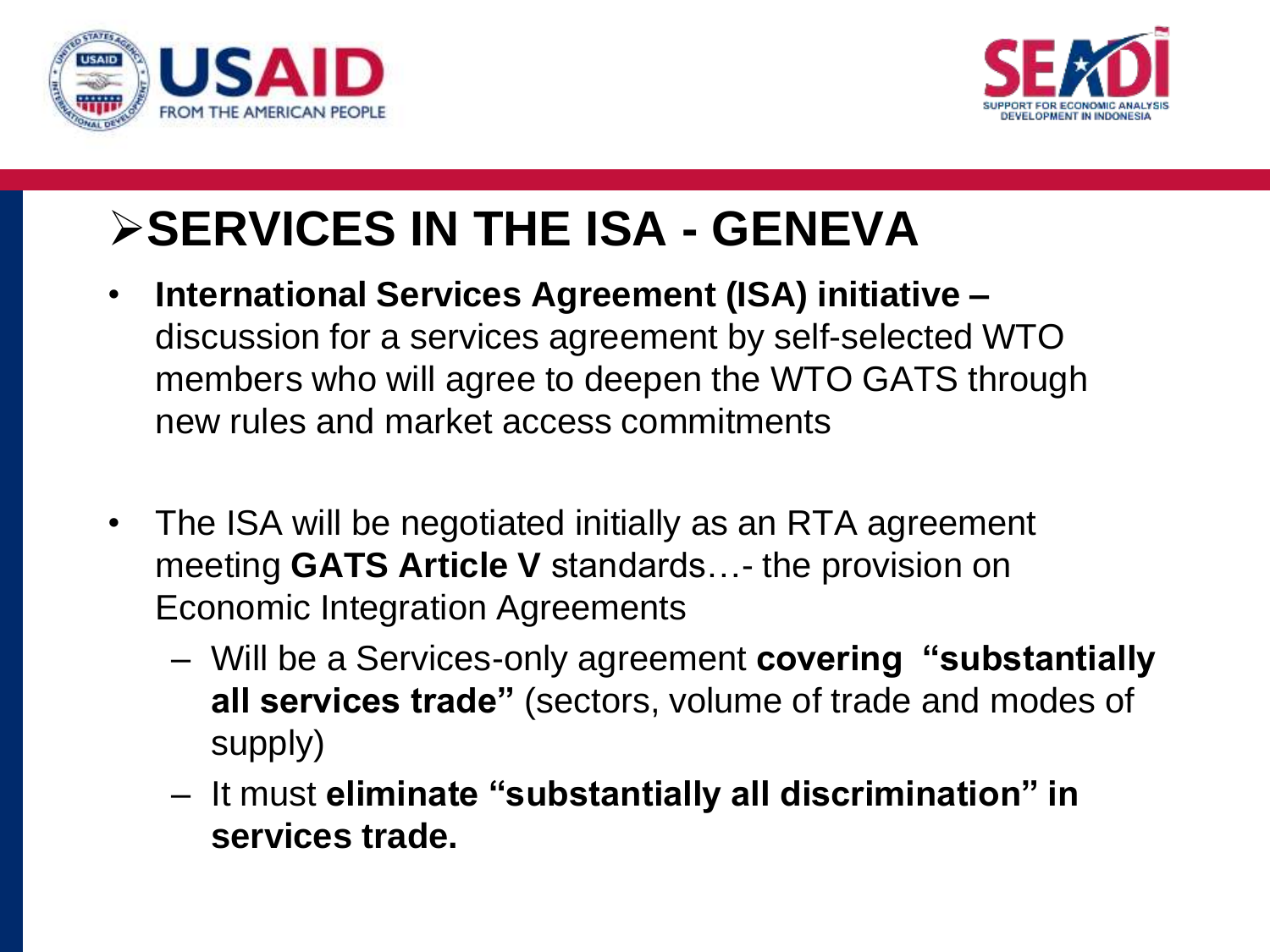



### **What is the ISA initiative?**

- Response to business community to revitalize services negotiations
- "Real Good Friends" of Services 47 WTO Members:
	- Australia, Canada, Colombia, Costa Rica, European Union (27 countries), Hong Kong, Israel, Japan, Mexico, New Zealand, Chile, Norway, Peru, South Korea, Switzerland, Taiwan, Turkey, the United States, Pakistan, Peru and Iceland

### **Represent 2/3 of global trade in services**

 **Note: No ASEAN Member at present in discussions but 4 of the ASEAN + 1 RCEP Partners are present (Australia/ New Zealand/ Japan/ Korea)**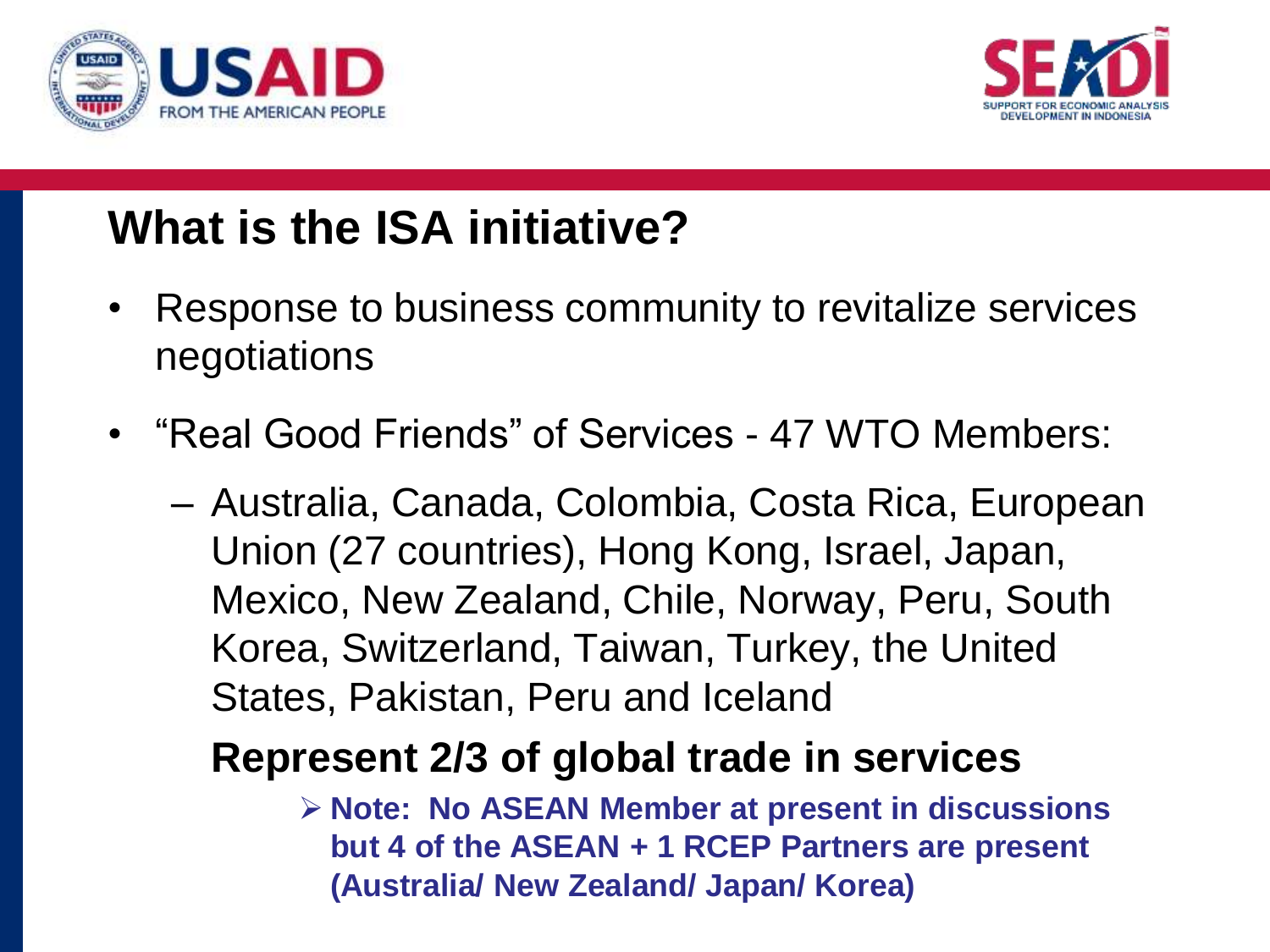



### **Possible Elements to include in the ISA**

- **Liberalized Temporary Movement (Mode 4)**
	- Emphasis on skilled persons:
	- Expand coverage of categories: ISS, CSS, trainees
- **Key regulatory provisions being considered for ISA**
	- Domestic Regulation / Regulatory Coherence
	- Government Procurement opportunities in Services
	- Competition Policy / Monopolies
	- Mutual Recognition to help Professional Service Providers
	- Transparency in Regulations
	- Fostering trade of Small and Medium-sized Enterprises
		- **NOTE: Many of these may be similar to what could be proposed for the RCEP Negotiations –**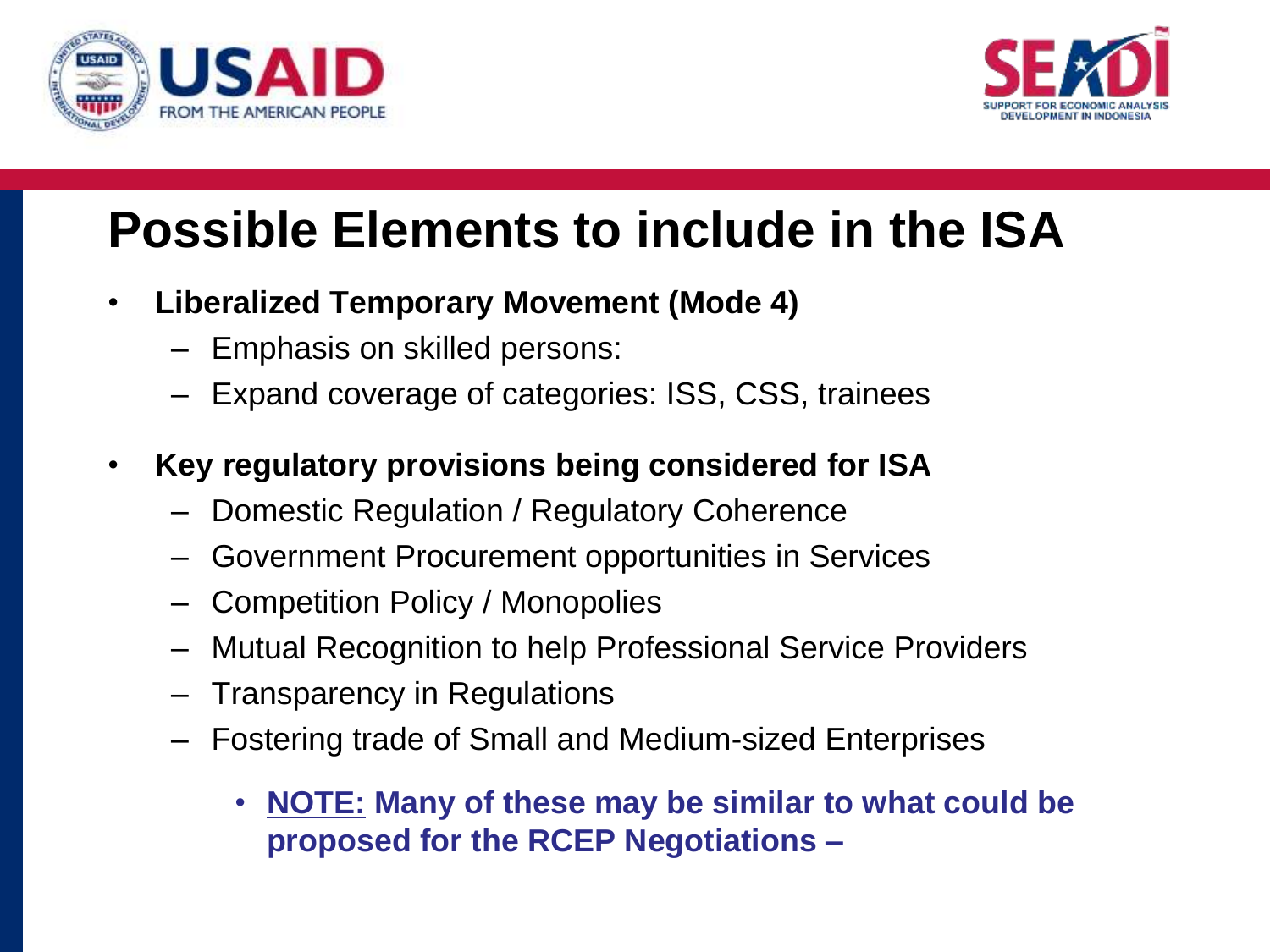



### **Indonesia's interests and ISA**

- Negotiations starting formally on March 2013...
- WTO GATS modality and rules will be used as basis for ISA
- Resulting agreement would be open-ended, with an accession clause
- Ultimate aim: to incorporate ISA into the WTO
- **No agreed text right now;** members are in process of circulating their draft text proposals; big opportunity to influence the outcome of the agreement (Exp: inclusion of a development chapter with technical assistance)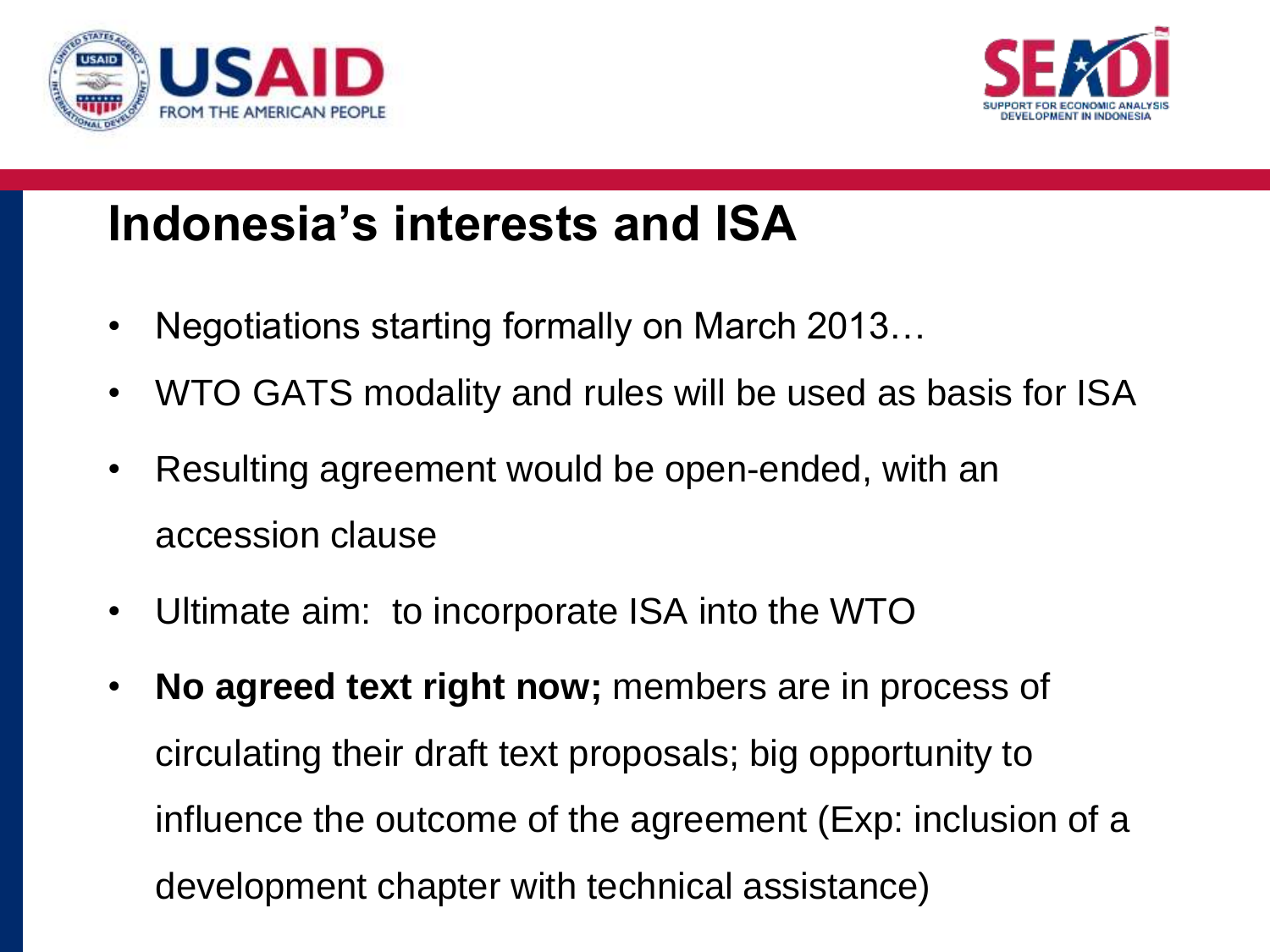



### **Indonesia's interests and ISA**

- ISA discussions could provide space for learning about new issues being incorporated into trade agreements for services
- Possibility to take some of these discussions into RCEP or Expanded AFAS so as to be coherent as between the regional and plurilateral / multilateral context
- ISA could bridge the gap between ASEAN members and RCEP partner expectations
- ISA might help Indonesia to lead in the regional context and be better placed to chair the WTO Ministerial Meeting
- For business, ISA should result in a modern, up-to-date services agreement with the world's largest trading economies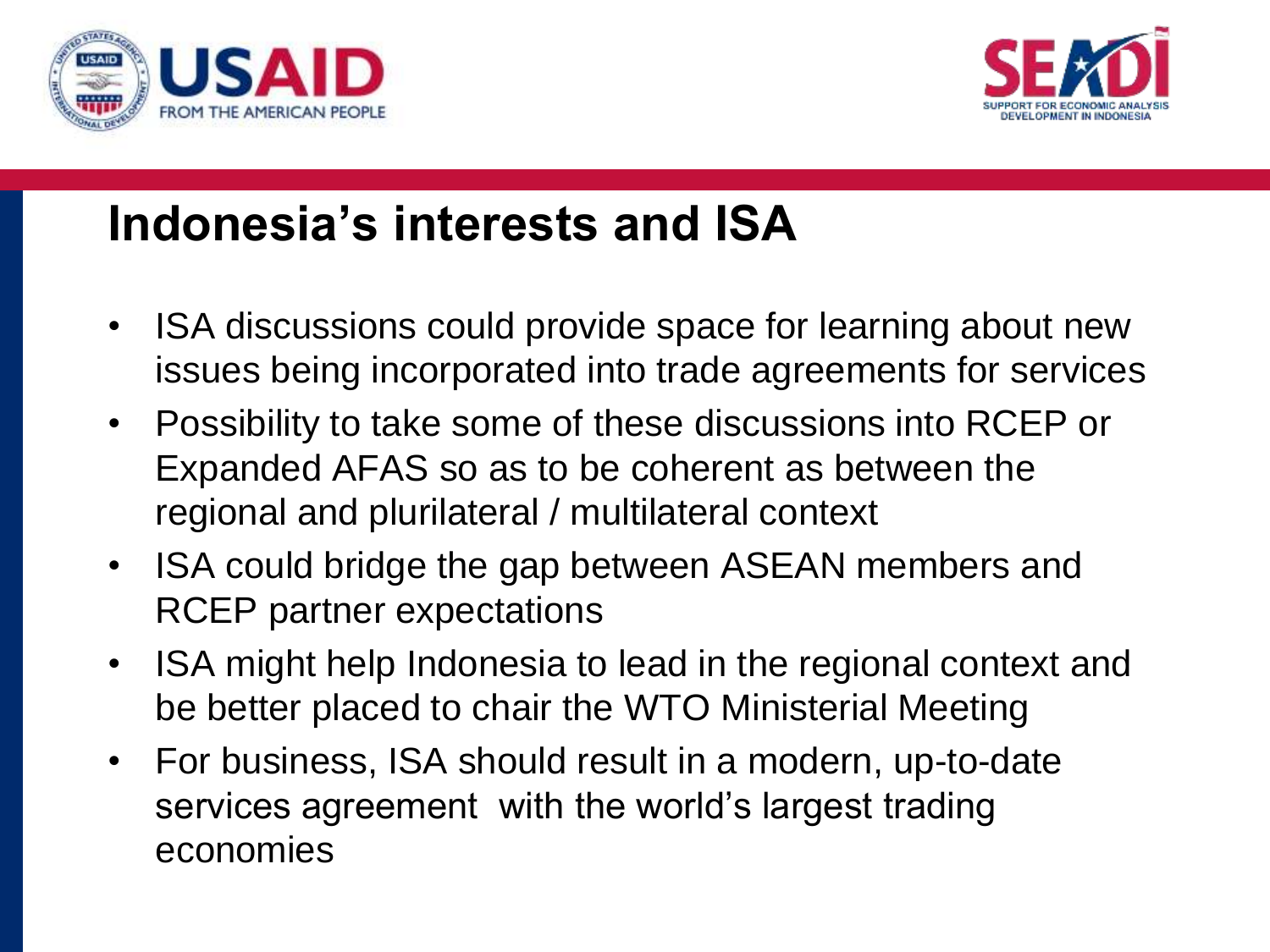



### **What Indonesia needs to negotiate Services**

- Coordinated national approach on services to define priorities, together with stakeholders: private sector plus government
- Indonesian Services Dialogue critical
- Inventory of regulations affecting trade in services
- Understanding of modern services issues

 $\triangleright$  Mainstreaming a "TRADE IN SERVICES" Policy **into the national agenda & new 5- Year Plan**